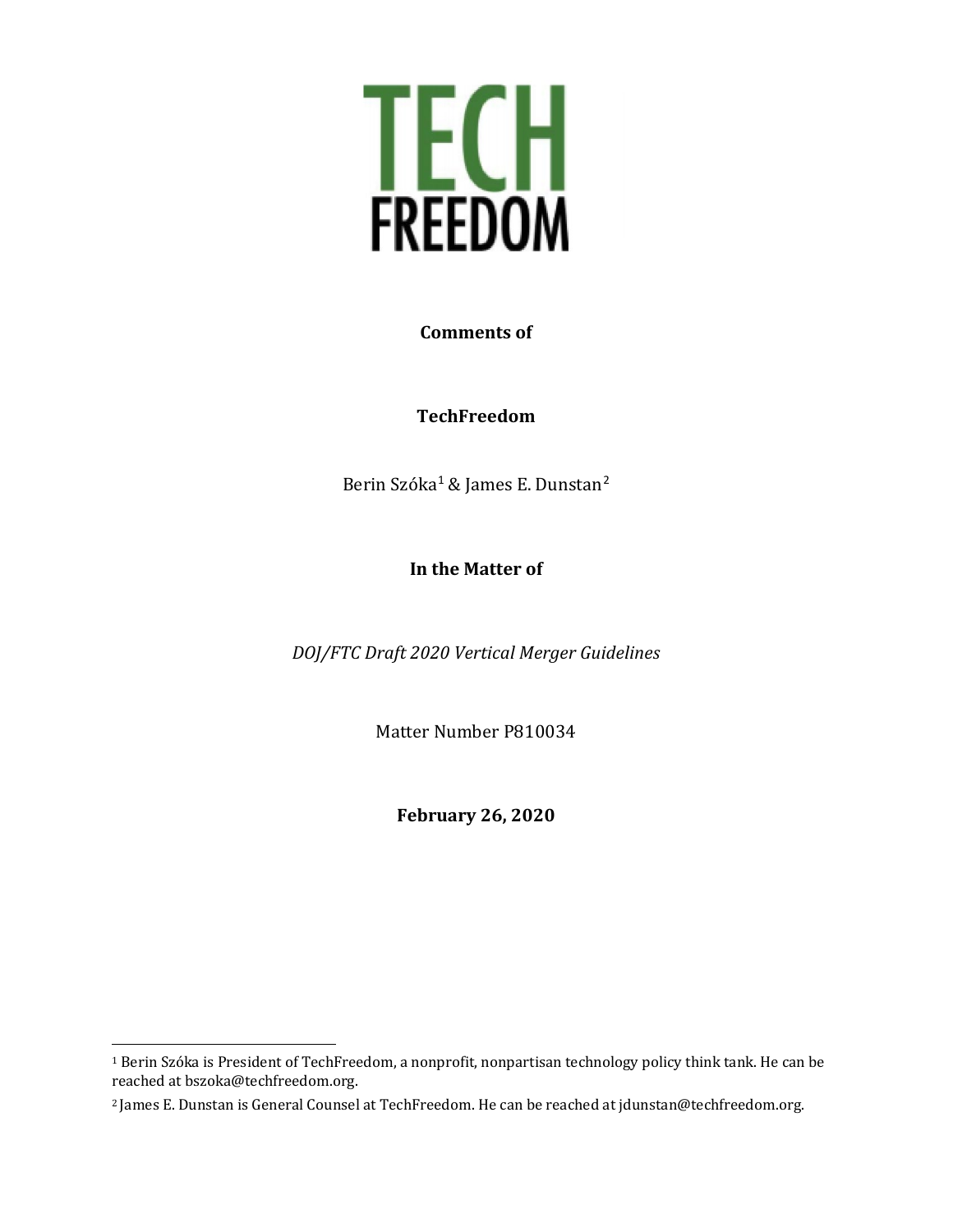# **Table of Contents**

| L.                                                                               |                                                                                  |                                                                                   |  |
|----------------------------------------------------------------------------------|----------------------------------------------------------------------------------|-----------------------------------------------------------------------------------|--|
|                                                                                  | II. Mergers in the Tech Sector May Require a Different Analysis from Traditional |                                                                                   |  |
|                                                                                  |                                                                                  |                                                                                   |  |
|                                                                                  |                                                                                  | B. The Draft Guidelines Will Greatly Increase the Discretion of the Government,   |  |
|                                                                                  |                                                                                  | C. Even Signaling Potential Greater Scrutiny of Vertical Mergers Will Necessarily |  |
|                                                                                  |                                                                                  |                                                                                   |  |
|                                                                                  |                                                                                  |                                                                                   |  |
|                                                                                  | B.                                                                               |                                                                                   |  |
|                                                                                  |                                                                                  | How Antitrust Law Can Be Weaponized to Control Media and Punish Critical          |  |
| IV. Theories of Antitrust Harm that Are Not Sufficiently Well-Developed to Merit |                                                                                  |                                                                                   |  |
|                                                                                  |                                                                                  |                                                                                   |  |
|                                                                                  | B.                                                                               |                                                                                   |  |
|                                                                                  |                                                                                  |                                                                                   |  |
|                                                                                  |                                                                                  |                                                                                   |  |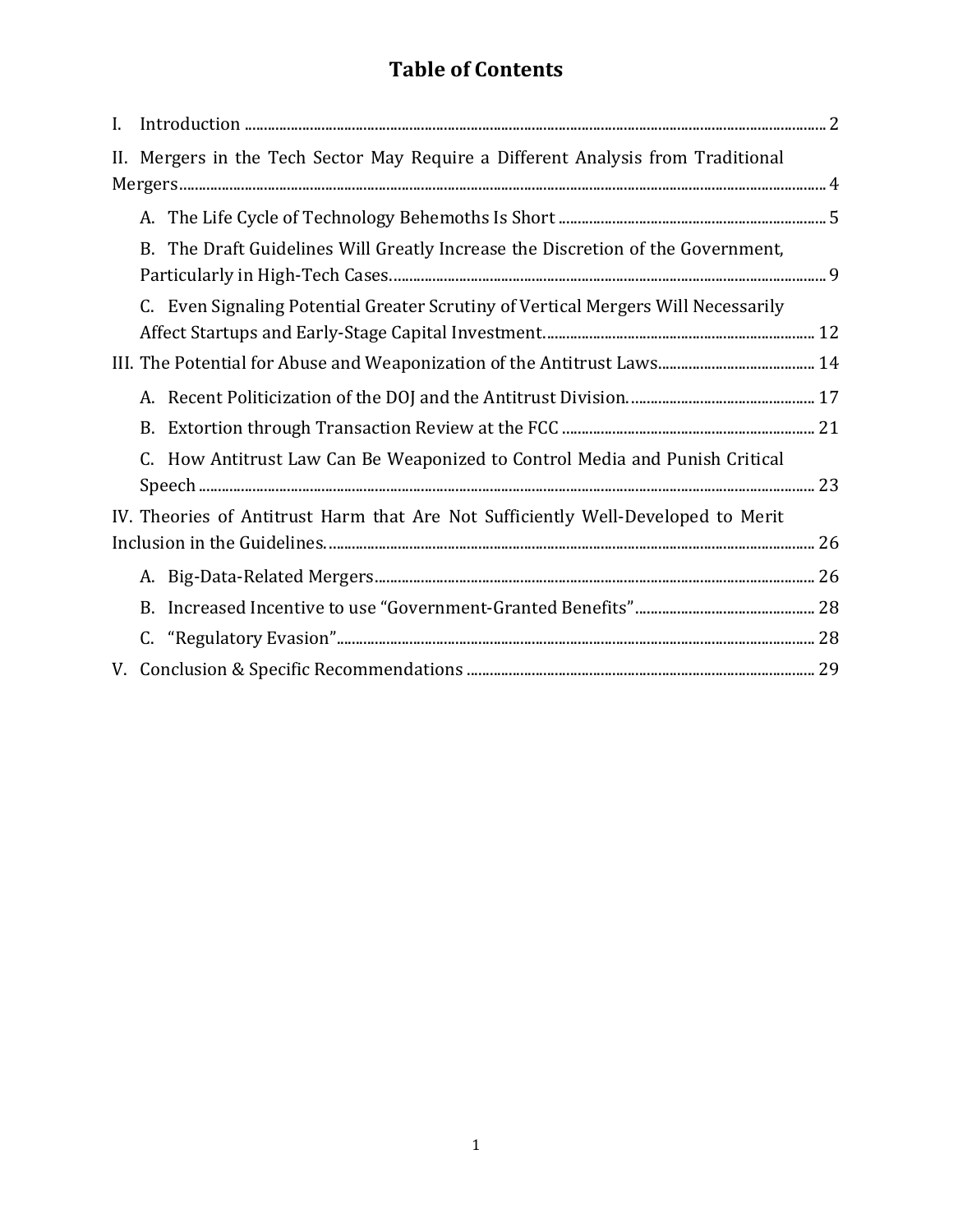## <span id="page-2-6"></span>**I. Introduction**

On Friday, January 10, 2020, the Department of Justice (DOF) and the Federal Trade Commission (FTC) jointly released new Draft Vertical Merger Guidelines (the "Guidelines" or "Draft Guidelines"), $^3$  $^3$  and sought public comment. $^4$  $^4$  On February 3, 2020, the FTC and DOJ extended the comment period until February 26, 2020.[5](#page-2-2) The Draft Guidelines are the first time DOJ and the FTC have sought to update their approach to vertical mergers since 1984, and come on the heels of the DOJ's failure to stop the merger between Time Warner (a video programmer) and AT&T (a pay-TV distributor) in the first merger review to be decided by the courts in four decades. [6](#page-2-3)

<span id="page-2-7"></span>TechFreedom is a non-partisan think tank dedicated to promoting the progress of technology that improves the human condition. To this end, we seek to advance public policy that makes experimentation, entrepreneurship, and investment possible, and thus unleashes the ultimate resource: human ingenuity. Wherever possible, we seek to empower users to make their own choices online and elsewhere.

We study how the law governs information technologies across media, both new and old. Since launching in 2011, we have filed comments in multiple transaction reviews before the Federal Communications Commission.[7](#page-2-4) We are equally concerned with competition issues involving Internet companies.[8](#page-2-5) Our work involves industries being reshaped by the Digital

<span id="page-2-0"></span><sup>3</sup> U.S. Dep't of Justice & Fed. Trade Comm'n, Draft Vertical Merger Guidelines at 5-6 (Jan. 10, 2020) (hereinafter *Draft Guidelines*), [https://www.ftc.gov/system/files/documents/public\\_state](https://www.ftc.gov/system/files/documents/public_statements/1561715/p810034verticalmergerguidelinesdraft.pdf)[ments/1561715/p810034verticalmergerguidelinesdraft.pdf.](https://www.ftc.gov/system/files/documents/public_statements/1561715/p810034verticalmergerguidelinesdraft.pdf)

<span id="page-2-1"></span><sup>4</sup> *See DOJ and FTC Announce Draft Vertical Merger Guidelines for Public Comment*, U.S. Dep't of Justice (Jan. 10, 2020), [https://www.justice.gov/opa/pr/doj-and-ftc-announce-draft-vertical-merger-guidelines-public-com](https://www.justice.gov/opa/pr/doj-and-ftc-announce-draft-vertical-merger-guidelines-public-comment)[ment.](https://www.justice.gov/opa/pr/doj-and-ftc-announce-draft-vertical-merger-guidelines-public-comment)

<span id="page-2-2"></span><sup>5</sup> *See* Press Release, Fed. Trade Comm'n, FTC and DOJ Extend Deadline for Public Comments on Draft Vertical Merger Guidelines, Announce Two Related Public Workshops (Feb. 3, 2020)[, https://www.ftc.gov/news](https://www.ftc.gov/news-events/press-releases/2020/02/ftc-doj-extend-deadline-public-comments-draft-vertical-merger?utm_source=govdelivery)[events/press-releases/2020/02/ftc-doj-extend-deadline-public-comments-draft-vertical-mer](https://www.ftc.gov/news-events/press-releases/2020/02/ftc-doj-extend-deadline-public-comments-draft-vertical-merger?utm_source=govdelivery)[ger?utm\\_source=govdelivery.](https://www.ftc.gov/news-events/press-releases/2020/02/ftc-doj-extend-deadline-public-comments-draft-vertical-merger?utm_source=govdelivery)

<span id="page-2-3"></span><sup>6</sup>*United States v. AT&T, Inc.*, 916 F.3d 1029 (D.C. Cir. 2019). The government fared no better in its last prior attempt to stop a vertical merger in *United States v. Hammermill Paper Co.*, 429 F. Supp. 1271 (W.D. Pa. 1977).

<span id="page-2-4"></span><sup>7</sup> *See, e.g.*, Comments of TechFreedom concerning the merger of T-Mobile and Sprint, filed Sept. 17, 2018 in WT Docket No.18-197, [https://techfreedom.org/wp-content/uploads/2018/09/REVISED\\_FINAL\\_TechFree](https://techfreedom.org/wp-content/uploads/2018/09/REVISED_FINAL_TechFreedom-Reply-to-Oppositions-to-T-Mobile-Sprint-Merger.pdf)[dom-Reply-to-Oppositions-to-T-Mobile-Sprint-Merger.pdf;](https://techfreedom.org/wp-content/uploads/2018/09/REVISED_FINAL_TechFreedom-Reply-to-Oppositions-to-T-Mobile-Sprint-Merger.pdf) Joint Comments of TechFreedom and others concerning the merger of Charter and Time Warner Cable, filed Oct. 15, 2015 in MB Docket 15-149, [http://docs.techfreedom.org/CEI\\_ICLE\\_TF\\_comments\\_charter-twc.pdf;](http://docs.techfreedom.org/CEI_ICLE_TF_comments_charter-twc.pdf) Comments of TechFreedom concerning the merger of Comcast and Time Warner Cable, filed Aug. 25, 2014 in MD Docket 14-57, [http://docs.tech](http://docs.techfreedom.org/Comcast-TWC_TF_Comments.pdf)[freedom.org/Comcast-TWC\\_TF\\_Comments.pdf.](http://docs.techfreedom.org/Comcast-TWC_TF_Comments.pdf) 

<span id="page-2-5"></span><sup>8</sup> *See, e.g.*, TechFreedom statement on "Key Issues Facing FTC on Consumer Protection in the Digital Age," Aug. 21, 2018[, https://techfreedom.org/key-issues-facing-ftc-consumer-protection-digital-age/;](https://techfreedom.org/key-issues-facing-ftc-consumer-protection-digital-age/) Testimony of TechFreedom in hearings before the Subcommittee on Consumer Protection, Product Safety, Insurance, &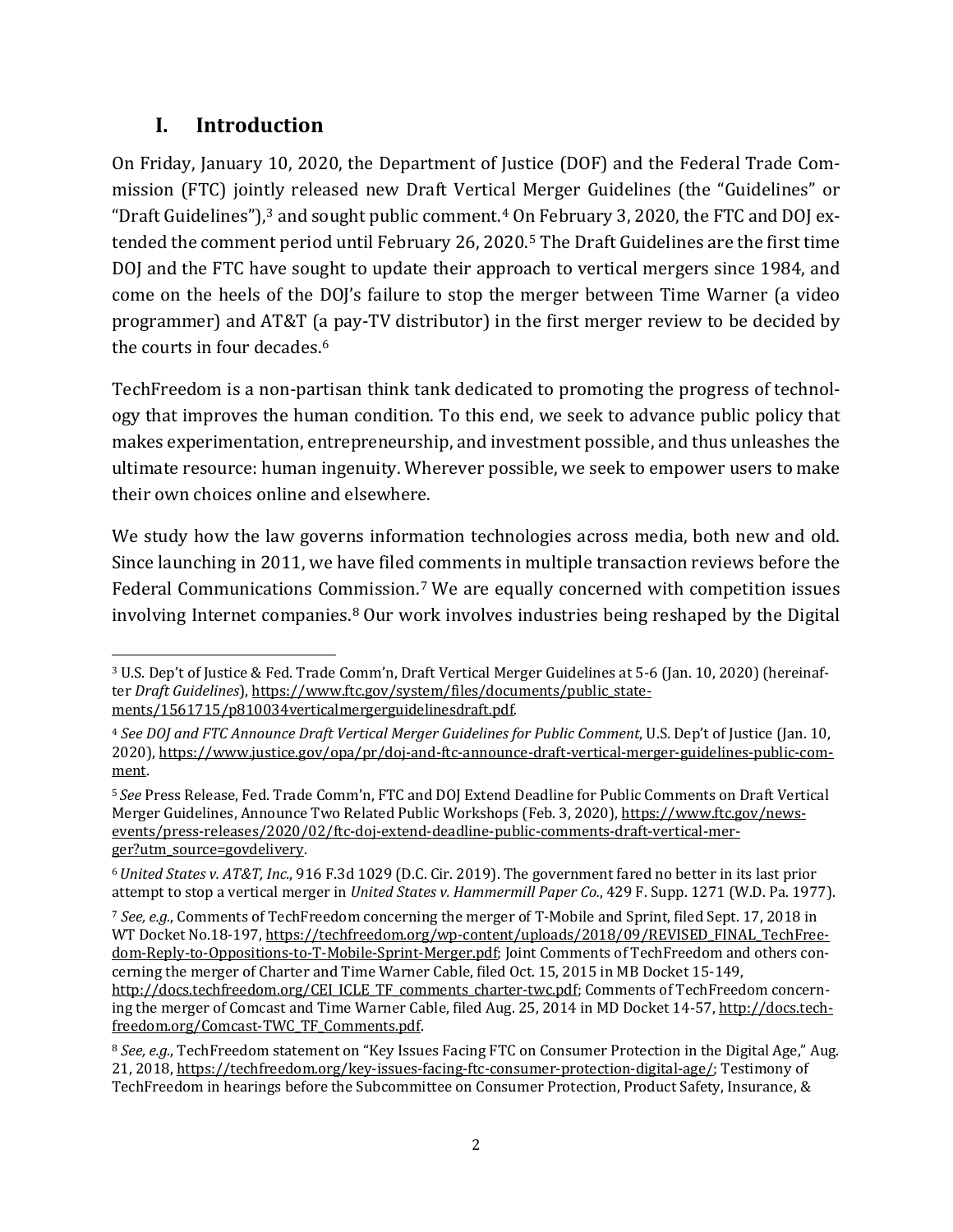Revolution—characterized by creative destruction, constant paradigm shifts, and the nearconstant introduction of disruptive technologies.

<span id="page-3-3"></span>Vertical integration is an essential aspect of the Digital Revolution. In the constant tumult to manage new paradigms of using technology and doing business, firms are perpetually looking both to acquire technology, talent, business relationships and other inputs of the competitive process through acquisition—and other firms, especially smaller firms, are always looking to be acquired.<sup>[9](#page-3-0)</sup> Among economists, there is a clear consensus that technology-related vertical mergers are generally efficiency-enhancing, for two reasons. First, as Prof. Daniel Sokol notes, "[v]ertical acquisitions involving technology start-ups are "largely complementary, combining the strengths of the acquiring firm in process innovation with the product innovation of the target firms."[10](#page-3-1) Second, "[e]ntrepreneurial exit is critical to a well-functioning entrepreneurial ecosystem, as the possibility of entrepreneurial exit via vertical merger is now the most usual form of liquidity event/exit for founders and venture capitalists. Vertical merger policy that would unduly restrict large tech firms from undertaking [vertical] acquisitions … would hurt incentives for innovation in the economy by chilling business formation in start-ups."[11](#page-3-2) As such, increased antitrust scrutiny of vertical transactions may ultimately harm consumers. While that is particularly true of decisions to actually block such transactions, it may also be true of antitrust scrutiny that does not result in litigation because the *threat* of litigation may deter transactions that increase efficiency and benefit consumers.

We are concerned with both forms of "over-enforcement"—with the expansion of scope of antitrust law as well as the shadow cast by the law. We fear that the proposed Vertical Merger Guidelines, as worded, may actually make consumers worse off by making the law more uncertain in precisely the area where markets themselves are most uncertain—where lines

Data Security of the U.S. Senate Committee on Commerce, Science, & Transportation Tuesday, Sept. 26, 2017, [http://docs.techfreedom.org/Szoka\\_FTC\\_Reform\\_Testimony\\_9-26-17.pdf;](http://docs.techfreedom.org/Szoka_FTC_Reform_Testimony_9-26-17.pdf) "FTC's Competition Policy Statement is Long Overdue," TechFreedom Statement, Aug.13, 2015[, https://techfreedom.org/ftcs-competition](https://techfreedom.org/ftcs-competition-policy-statement-is-long-overdue/)[policy-statement-is-long-overdue/;](https://techfreedom.org/ftcs-competition-policy-statement-is-long-overdue/) TechFreedom statement on proposed sale of Yahoo to Verizon, July 25, 2016[, https://techfreedom.org/verizons-yahoo-buyout-shows-fcc-broadband-privacy/.](https://techfreedom.org/verizons-yahoo-buyout-shows-fcc-broadband-privacy/)

<span id="page-3-0"></span><sup>9</sup> As we discuss more fully below in Section [II.](#page-4-0)[C,](#page-12-0) the M&A market for startups is even more important than it was two decades ago because the ability of a startup to mature to become publicly traded company today is far more expensive and difficult. *See* Written Testimony of Patricia Nakache General Partner, Trinity Ventures before the U.S. Senate Committee on the Judiciary, Subcommittee on Antitrust, Competition Policy, and Consumer Rights, "Competition in Digital Technology Markets: Examining Acquisitions of Nascent or Potential Competitors by Digital Platforms," Sept. 24, 2019 (hereinafter *Nakache Testimony*)[, https://www.judici](https://www.judiciary.senate.gov/imo/media/doc/Nakache%20Testimony.pdf)[ary.senate.gov/imo/media/doc/Nakache%20Testimony.pdf.](https://www.judiciary.senate.gov/imo/media/doc/Nakache%20Testimony.pdf) 

<span id="page-3-1"></span><sup>10</sup> D. Daniel Sokol, *Vertical Mergers and Entrepreneurial Exit*, 70 Fl. L. Rev. 1357, 1372 (2018), [http://www.floridalawreview.com/wp-content/uploads/Sokol.pdf.](http://www.floridalawreview.com/wp-content/uploads/Sokol.pdf)

<span id="page-3-2"></span><sup>11</sup> *Id.*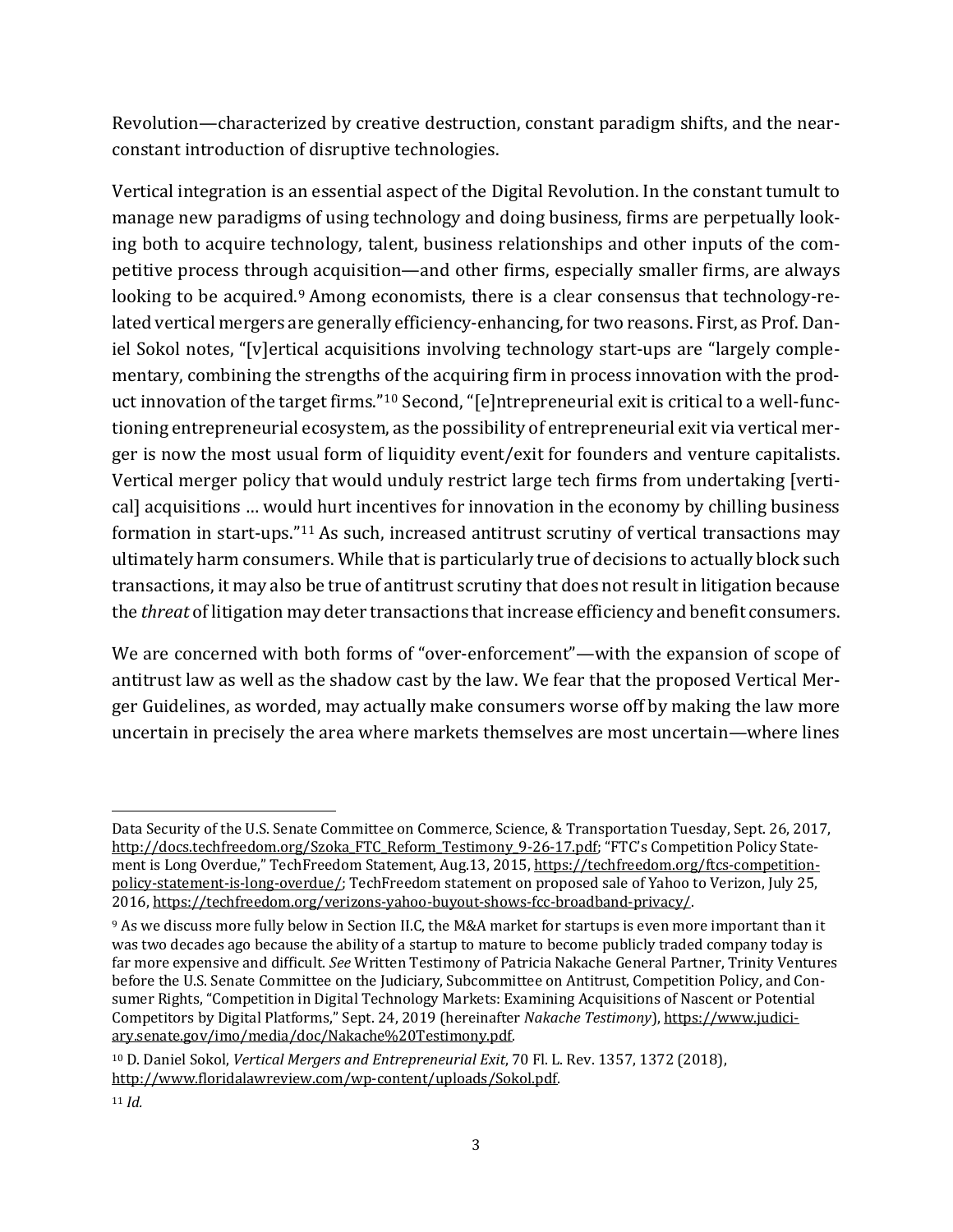between markets are especially difficult to define, where products change faster than regulators and courts can change the mental models they use to understand the real world, and where business model innovation is no less vital than technological innovation. We worry that this double uncertainty will deter innovation in what has been the most dynamic part of the American economy—which remains the envy of the world, despite the so-called "Techlash."

We also worry that antitrust law is increasingly being weaponized—both by competitors and political actors. This can take the form of the government extracting concessions out of the merging parties that have little to do with the competitive impact of the merger. It can also take the form of competitors using the full weight and slow inertia of government review to so stall a decision that the deal dies, or becomes far less beneficial to either merging party.

The very real potential for the weaponization of the antitrust laws by competitive rivals has long been TechFreedom's greatest concern about merger review. In recent years, we have seen increasing reason for concern about political weaponization of the antitrust laws. This is not limited to vertical mergers, but for the reasons noted above, it is particularly problematic in the context of vertical mergers. And the companies at greatest risk for being targeted for their vertical transactions for political reasons are the speech industries we study—companies that are in the business of carrying information to users, be they broadcast news channels, social networks, chat tools, search engines, media aggregators, or any number of other services.

# <span id="page-4-0"></span>**II. Mergers in the Tech Sector May Require a Different Analysis from Traditional Mergers**

<span id="page-4-2"></span>"First, do no harm," is a good starting point for this exercise. We question the need for "vertical guidelines" at all. As Former FTC Commissioner Josh Wright and his colleagues note, "the horizontal merger guidelines have a spillover effect to vertical merger analysis" and "[t]hese conceptual overlaps reduce the need for a separate set of vertical merger guidelines."[12](#page-4-1) Indeed, "This notion of a spillover is consistent with the legacy of the 1984 Vertical Merger Guidelines—they were inserted (as "Section 4") along with the 1984 Horizontal Merger Guidelines to form the larger 1984 Merger Guidelines."It would be better for the agencies not to issue any new guidelines at all than to issue new guidelines whose wording is used to justify antitrust enforcement that harms consumers by reducing the dynamism of America's technology sector—or that increases antitrust law being weaponized by competitors or to

<span id="page-4-1"></span><sup>12</sup> Comment of Global Antitrust Institute, Fed. Trade Comm'n Hearings on Competition and Consumer Protection in the 21st Century, Vertical Mergers (Sept. 6, 2018) (hereinafter *GAI Comments*), [https://gai.gmu.edu/wp-content/uploads/sites/27/2018/09/GAI-Comment-on-Vertical-Mergers.pdf.](https://gai.gmu.edu/wp-content/uploads/sites/27/2018/09/GAI-Comment-on-Vertical-Mergers.pdf)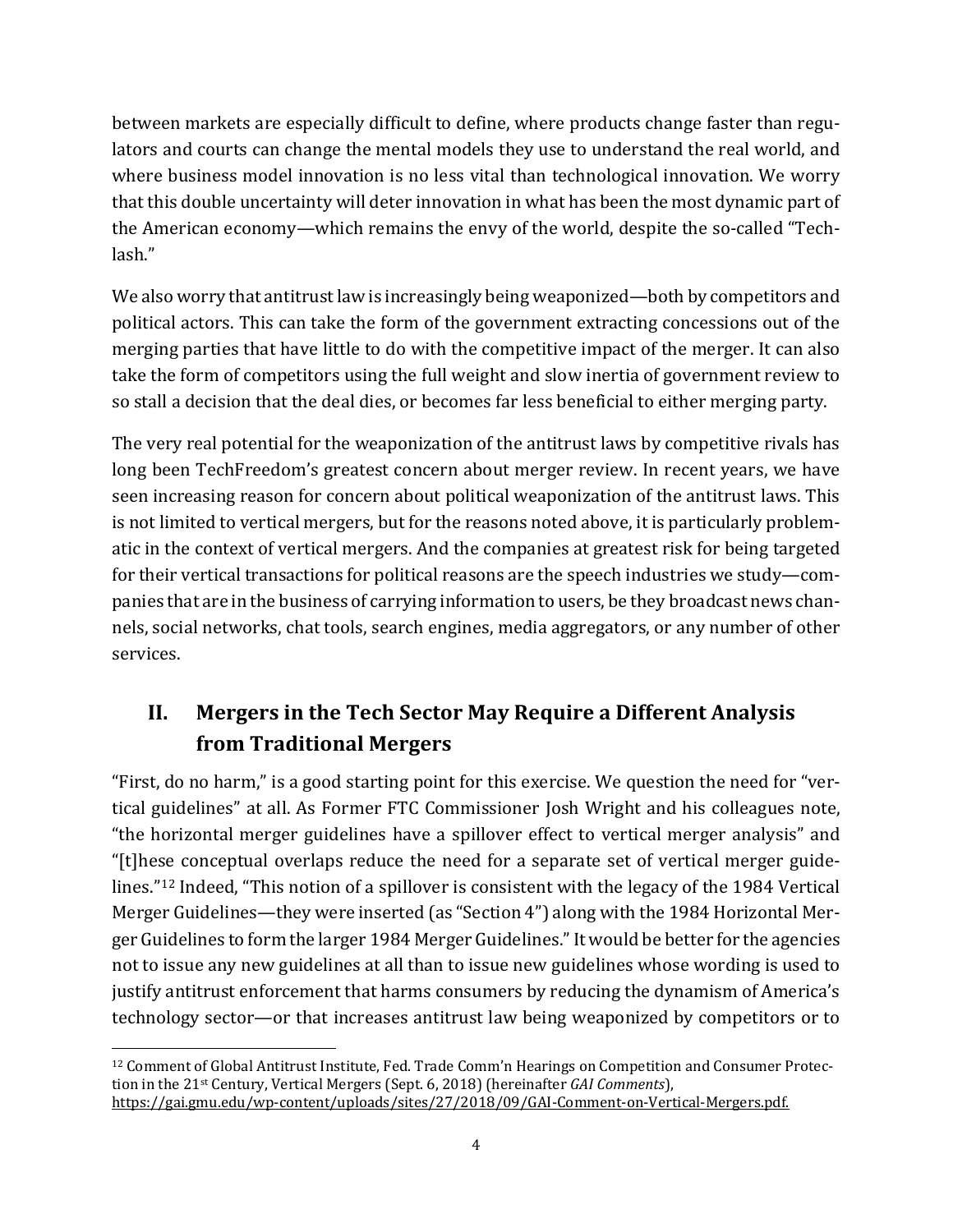serve political interests. We believe there is good reason to worry about both possibilities, as we discuss more fully below.

### <span id="page-5-5"></span>**A. The Life Cycle of Technology Behemoths Is Short**

For the last quarter century, the digital world has been uniquely dynamic, with tech giants *appearing* dominant for regularly brief periods, but eventually struggling to avoid seeing their dominance disrupted just as they themselves disrupted the companies they once displaced. The title of Clayton Christensen's 1997 classic book sums up the problem aptly: *Innovator's Dilemma: When New Technologies Cause Great Firms to Fail*.[13](#page-5-0)

In early 2000, Internet darling America Online (AOL), with its then-impressive 30 million subscribers, announced it was acquiring media giant Time Warner, Inc., in a \$182 billion deal that the parties claimed would result in a \$350 billion mega-corporation.[14](#page-5-1) Time Warner would gain access to AOL's subscribers and feed them the stable of almost 100 years of Time Warner content—the perfect vertical merger. It took the FTC almost a full year to approve the deal, and only after the parties made significant concessions following the filing of a complaint by the FTC predicting all manner of anticompetitive horrors. [15](#page-5-2) The FTC described AOL as "the nation's leading ISP," and "is positioned and likely to become the leading provider of broadband internet as well."[16](#page-5-3) The merger proved to be a total disaster, AOL never made the transition from dial-up Internet service to becoming a major broadband provider, AOL's model of offering a curated "walled garden" simply disappeared in favor of the World Wide Web, and the company was eventually spun out of Time Warner in 2009 after losing over *\$200 billion* in market cap in 2002 alone.[17](#page-5-4)

AOL isn't alone as a once-giant tech company that either no longer exists, or limps along in some deep backwater of the Internet ecosystem. In 2007, Forbes magazine bemoaned

<span id="page-5-0"></span><sup>13</sup> *See* Clayton Christensen, *The Innovator's Dilemma: When New Technologies Cause Great Firms to Fail* (1997).

<span id="page-5-1"></span><sup>14</sup>History.com Editors, *AOL-Time Warner formed*, HISTORY (Nov. 13, 2009), [https://www.history.com/this](https://www.history.com/this-day-in-history/aol-time-warner-formed)[day-in-history/aol-time-warner-formed.](https://www.history.com/this-day-in-history/aol-time-warner-formed) 

<span id="page-5-2"></span><sup>15</sup> *See* Press Release, Fed. Trade Comm'n, FTC Approves AOL/Time Warner Merger with Conditions (Dec. 14, 2000)[, https://www.ftc.gov/news-events/press-releases/2000/12/ftc-approves-aoltime-warner-merger](https://www.ftc.gov/news-events/press-releases/2000/12/ftc-approves-aoltime-warner-merger-conditions)[conditions.](https://www.ftc.gov/news-events/press-releases/2000/12/ftc-approves-aoltime-warner-merger-conditions) For a full list of documents available in that proceeding, *see* [https://www.ftc.gov/enforce](https://www.ftc.gov/enforcement/cases-proceedings/0010105/america-online-inc-time-warner-inc)[ment/cases-proceedings/0010105/america-online-inc-time-warner-inc.](https://www.ftc.gov/enforcement/cases-proceedings/0010105/america-online-inc-time-warner-inc)

<span id="page-5-3"></span><sup>16</sup> *See* Complaint at 1, 3, In the Matter of America Online, Inc., and Time Warner, Inc., (No. C-3989), [https://www.ftc.gov/sites/default/files/documents/cases/2000/12/aolcomplaint.pdf.](https://www.ftc.gov/sites/default/files/documents/cases/2000/12/aolcomplaint.pdf)

<span id="page-5-4"></span><sup>17</sup> *See* Rita Gunther McGrath, *15 years later, lessons from the failed AOL-Time Warner merger*, Fortune (Jan. 10, 2015)[, https://fortune.com/2015/01/10/15-years-later-lessons-from-the-failed-aol-time-warner-merger/.](https://fortune.com/2015/01/10/15-years-later-lessons-from-the-failed-aol-time-warner-merger/)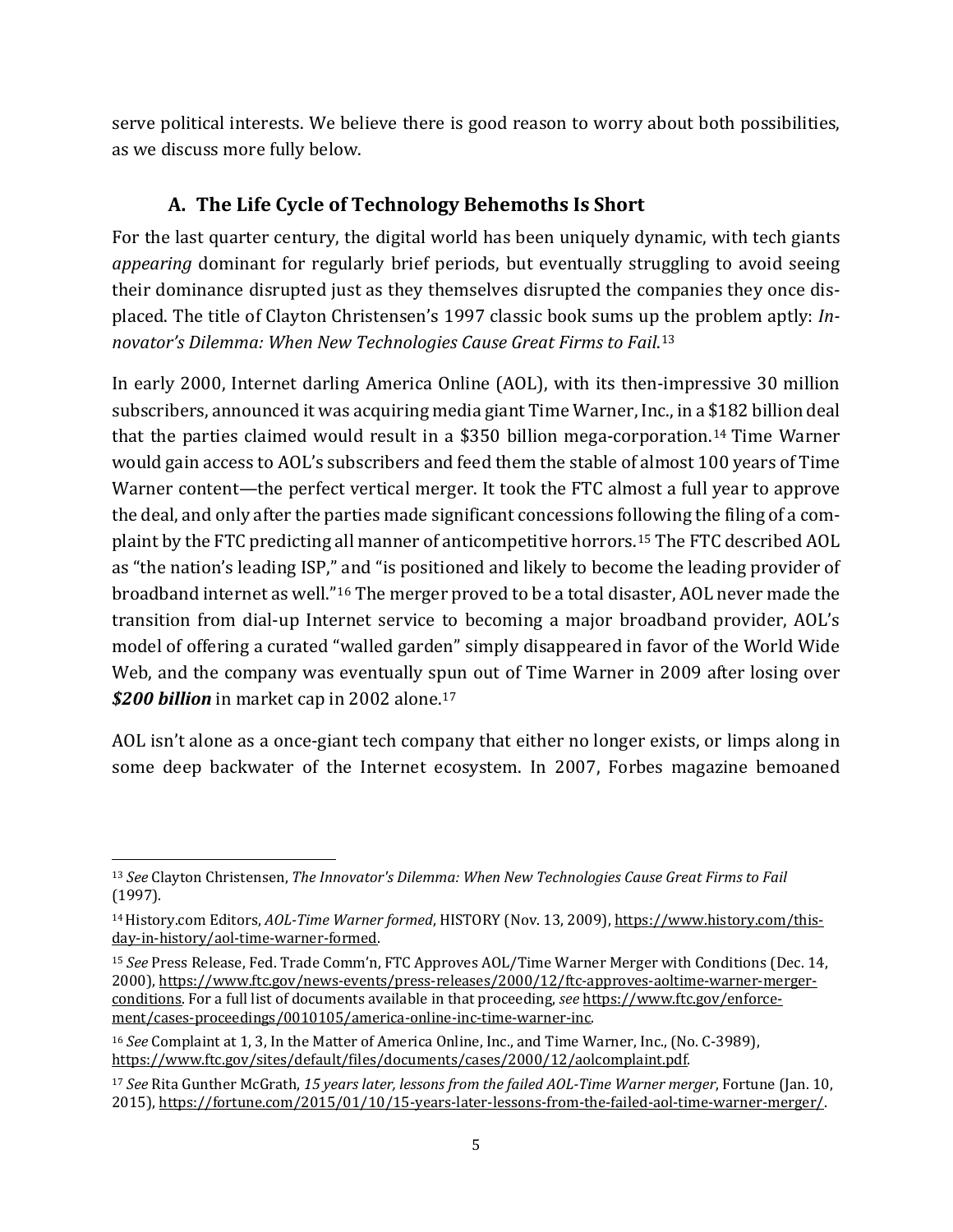Nokia's one billion customers and decried, "Can Anyone Catch the Cell Phone King?"[18](#page-6-0) Well, the market did, and Nokia was dead within 10 years, when Microsoft wrote off its 2014 \$7.2 billion acquisition of Nokia—another vertical merger gone bad.<sup>[19](#page-6-1)</sup> Nokia failed to see the coming wave of smartphones, and never realized that what would drive the market was not better hardware form factors, but software that could handle larger data uses and provide easier access to the growing assets of the Internet. [20](#page-6-2)

In 2010 Apple's iTunes was declared by some as a "monopoly," with calls for its dismantling.[21](#page-6-3) But that was before the emergence of music streaming services such as Spotify and Pandora. Today, Apple's share of the market today is around 20 percent—very far from a monopolist position.[22](#page-6-4)

Then there was MySpace. Those under 40 might ask "WhoSpace?" MySpace was (technically it still is an "is," as it had 50 million registered users in 2015 and 15 million monthly sub-scribers in 2016)<sup>[23](#page-6-5)</sup> a social media sharing platform that experts deemed a "natural monopoly" in 2007.[24](#page-6-6) Critics warned of the dangers of allowing media mogul Rupert Murdoch to acquire such a platform in 2005 for \$580 million. "[A]s the MySpace generation goes into employment, [the platform] could eventually extend Murdoch's influence in ways that would make his grip on satellite television seem parochial."<sup>[25](#page-6-7)</sup> According to these same critics, only Bebo.com (who?) or Cyworld.com (who?) had a chance to catch this runaway train. And that would be next to impossible, according to experts at the time:

It is common knowledge that a fax machine is worthless until others have one too. That is what is happening in social networking except that, unlike a fax machine, it can't be instantly swapped for another. It is easy to change search

<span id="page-6-0"></span><sup>18</sup> James Waterworth, *Lessons From Nokia's Demise – The Cost of a Fragmented Developer Experience*, Disruptive Competition Project (Aug. 3, 2016), [http://www.project-disco.org/european-union/080316-lessons](http://www.project-disco.org/european-union/080316-lessons-nokias-demise-cost-fragmented-developer-experience/)[nokias-demise-cost-fragmented-developer-experience/.](http://www.project-disco.org/european-union/080316-lessons-nokias-demise-cost-fragmented-developer-experience/)

<span id="page-6-1"></span><sup>19</sup> Pankaj, *Microsoft Closes Its Mobile Phone Facility, No More Lumia Phones Will Reach the Markets Now*, MobiPicker (July 12, 2016), https://www.mobipicker.com/microsoft-closes-mobile-phone-facility/.

<span id="page-6-2"></span><sup>20</sup> *See id.*

<span id="page-6-3"></span><sup>21</sup> Talia Soghomonian, *Who Will Break iTunes' Monopoly?*, NME (May 28, 2010), https://www.nme.com/blogs/nme-blogs/who-will-break-itunes-monopoly-778081.

<span id="page-6-4"></span><sup>&</sup>lt;sup>20</sup> Adam Levy, *How Streaming Has Affected Apple's Share of the US Music Industry*, The Motley Fool (Mar. 5, 2019), [https://www.fool.com/investing/2019/03/05/how-streaming-has-affected-apples-share-of-the](https://www.fool.com/investing/2019/03/05/how-streaming-has-affected-apples-share-of-the-us.aspx)[us.aspx.](https://www.fool.com/investing/2019/03/05/how-streaming-has-affected-apples-share-of-the-us.aspx) 

<span id="page-6-5"></span><sup>23</sup> Craig Smith, *20 Interesting MySpace Statistics and Facts Then and Now (2020)*, DMR (Feb. 1, 2020), expandedramblings.com/index.php/myspace-stats-then-now/.

<span id="page-6-6"></span><sup>24</sup>Victor Keegan, *Will MySpace ever lose its monopoly?*, The Guardian (Feb. 8, 2007), https://www.theguardian.com/technology/2007/feb/08/business.comment.

<span id="page-6-7"></span><sup>25</sup> *Id*.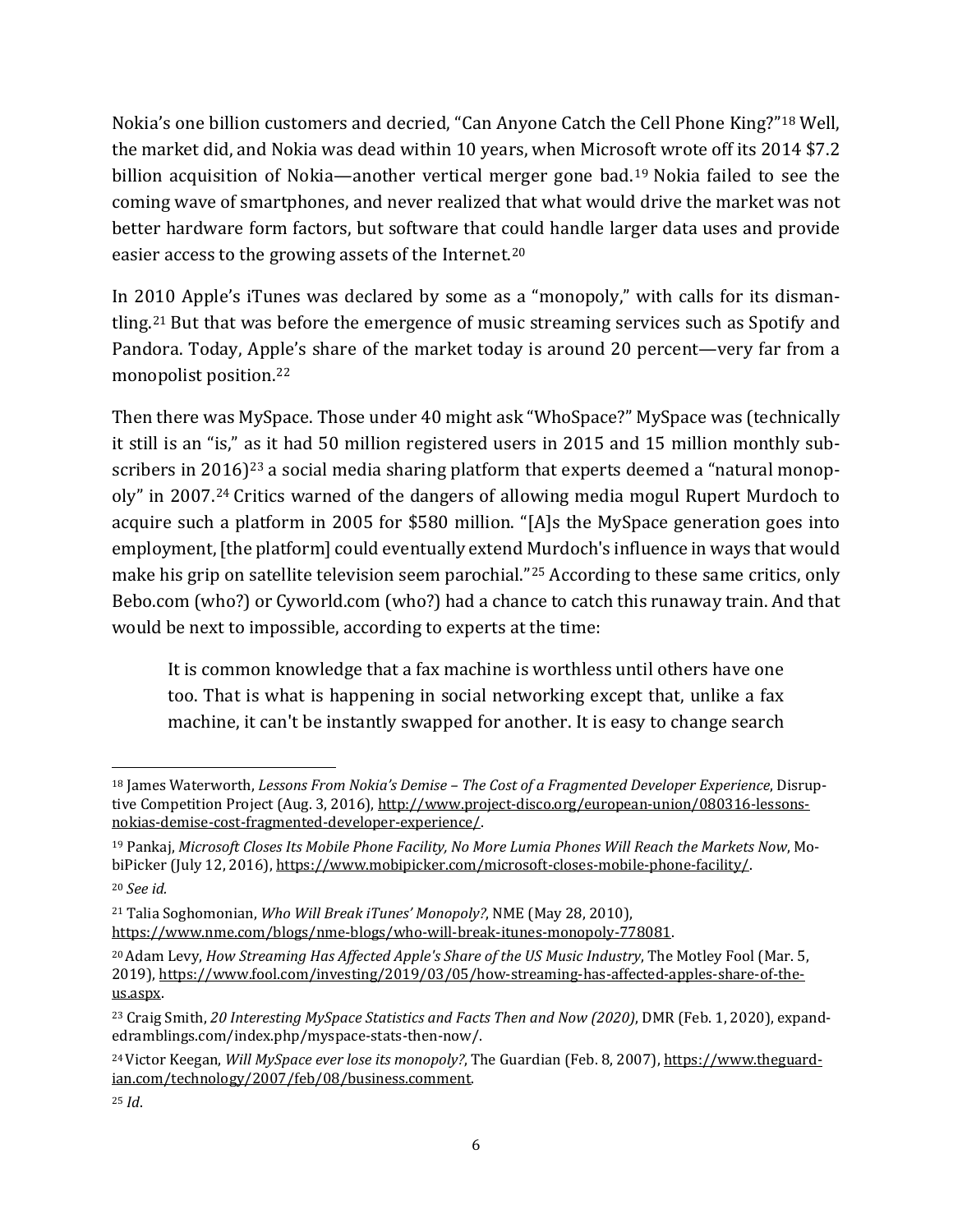engines, even if it is Google. But if you change social networks you not only have to move all your videos, audios, messages, photos elsewhere but you also lose your network of friends unless they migrate with you. MySpace won't make that easy. Its massive user base will help maintain its dominance, according to co-founder Chris DeWolfe. "In social networking, there is a huge advantage to have scale. You can find almost anyone on MySpace and the more time that has been invested in the site, the more locked in people are."<sup>[26](#page-7-0)</sup>

History, of course, proved these pundits wrong. Murdoch ended up selling MySpace for \$35 million in 2011,<sup>[27](#page-7-1)</sup> a decline in value of 94% in six years. In hindsight, we know why this happened: something called "Facebook" came along.

The moral of this story is clear: in the tech sector, success is fleeting. Disruptive innovation is relentless, changing paradigms both for how people use technology and how business works. Companies that stay on top through iterating on the technologies that vaulted them atop the pack in the first place—what Christensen called "*adaptive* innovation"—usually struggle to maintain their lead as the world shifts around them by developing new ways of using technology and doing business—"*disruptive* innovation." How to deal with this reality, with the challenges that large successful firms face to constantly reinvent themselves or even realizing that they need to and how to do so, *this*is the "Innovator's Dilemma."[28](#page-7-2) The average life cycle of the examples above is barely a decade (or less) from dominance to destruction. The tech sector provides the best evidence to support economist Joseph Schumpeter's theory of "creative destruction," that small innovative companies can, and do, find ways to disrupt and reshape markets, dethroning incumbents that experts deemed forever monopolists. [29](#page-7-3)

<span id="page-7-0"></span><sup>26</sup> Victor Keegan, *Will MySpace ever lose its monopoly?*, The Guardian (Feb. 8, 2007), https://www.theguardian.com/technology/2007/feb/08/business.comment.

<span id="page-7-1"></span><sup>27</sup> Jennifer Saba, *News Corp sells Myspace, ending six-year saga*, Reuters (June 29, 2011), [https://www.reu](https://www.reuters.com/article/us-newscorp-myspace-idUSTRE75S6D720110629)[ters.com/article/us-newscorp-myspace-idUSTRE75S6D720110629.](https://www.reuters.com/article/us-newscorp-myspace-idUSTRE75S6D720110629)

<span id="page-7-2"></span><sup>28</sup> *See supra* note [13.](#page-5-5)

<span id="page-7-3"></span><sup>29</sup> Joseph A. Schumpeter, *Can Capitalism Survive? Creative Destruction and the Global Economy* (2009) (Originally published as Capitalism, Socialism, and Democracy). For an excellent analysis of Schumpeter, see "Is This Time Different? Schumpeter, the Tech Giants, and Monopoly Fatalism,[" https://www.cato.org/publica](https://www.cato.org/publications/policy-analysis/time-different-schumpeter-tech-giants-monopoly-fatalism?utm_campaign=Sponsor%20ebriefing&utm_source=hs_email&utm_medium=email&utm_content=83021037&_hsenc=p2ANqtz-_9k3z1tw0Mr6c8JNWUWXnT2Nj1GHpiFrBU5_sMpFKRdNsp7jfWvwT7iZG0HIPSAqZYktALr2bh5ir35YYA8oLSA0Gv8Q&_hsmi=83021037#null)[tions/policy-analysis/time-different-schumpeter-tech-giants-monopoly-fatalism?utm\\_campaign=Spon](https://www.cato.org/publications/policy-analysis/time-different-schumpeter-tech-giants-monopoly-fatalism?utm_campaign=Sponsor%20ebriefing&utm_source=hs_email&utm_medium=email&utm_content=83021037&_hsenc=p2ANqtz-_9k3z1tw0Mr6c8JNWUWXnT2Nj1GHpiFrBU5_sMpFKRdNsp7jfWvwT7iZG0HIPSAqZYktALr2bh5ir35YYA8oLSA0Gv8Q&_hsmi=83021037#null)[sor%20ebriefing&utm\\_source=hs\\_email&utm\\_medium=email&utm\\_content=83021037&\\_hsenc=p2ANqtz-](https://www.cato.org/publications/policy-analysis/time-different-schumpeter-tech-giants-monopoly-fatalism?utm_campaign=Sponsor%20ebriefing&utm_source=hs_email&utm_medium=email&utm_content=83021037&_hsenc=p2ANqtz-_9k3z1tw0Mr6c8JNWUWXnT2Nj1GHpiFrBU5_sMpFKRdNsp7jfWvwT7iZG0HIPSAqZYktALr2bh5ir35YYA8oLSA0Gv8Q&_hsmi=83021037#null) [\\_9k3z1tw0Mr6c8JNWUWXnT2Nj1GHpiFrBU5\\_sMpFKRdNsp7jfWvwT7iZG0HIP-](https://www.cato.org/publications/policy-analysis/time-different-schumpeter-tech-giants-monopoly-fatalism?utm_campaign=Sponsor%20ebriefing&utm_source=hs_email&utm_medium=email&utm_content=83021037&_hsenc=p2ANqtz-_9k3z1tw0Mr6c8JNWUWXnT2Nj1GHpiFrBU5_sMpFKRdNsp7jfWvwT7iZG0HIPSAqZYktALr2bh5ir35YYA8oLSA0Gv8Q&_hsmi=83021037#null)

SAqZYktALr2bh5ir35YYA8oLSA0Gv8Q& hsmi=83021037#null (Schumpeter "recognized that the most important long - term competitive pressure comes from new products cannibalizing incumbent businesses through marked product quality improvements. An antitrust policy that second - guesses the future based on the present ignores this unpredictable margin of competition, to the detriment of consumers.").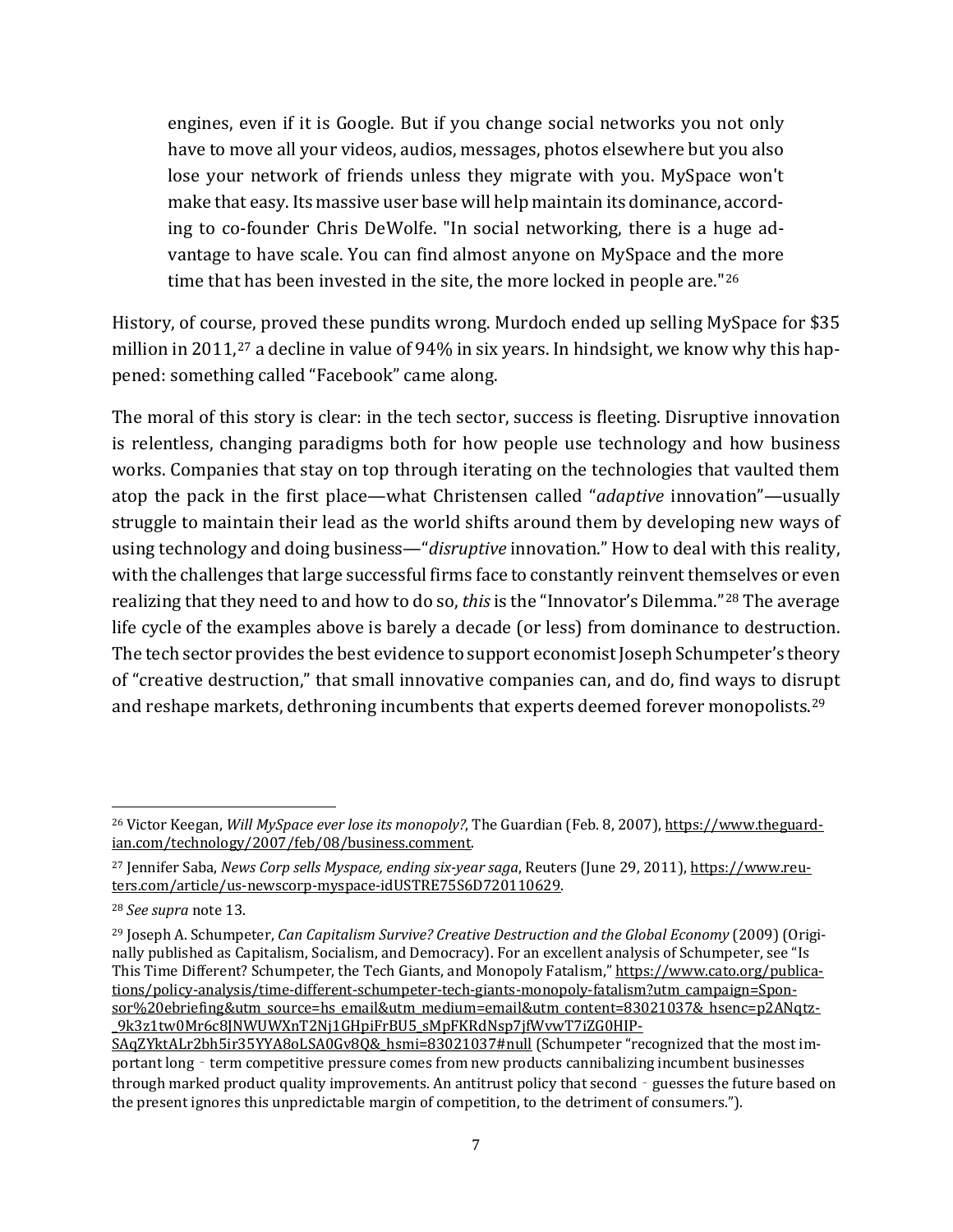A report recently leased by the President's Council of Economic Advisors reaches the same conclusion:

<span id="page-8-4"></span><span id="page-8-3"></span>In markets with network effects or other types of economies of scale, firms may compete for the entire market, rather than for shares in the market. *The resulting monopolies may not be permanent*. Bourne (2019) gives many examples of firms that achieved dominance through network effects or production economies of scale, only to eventually lose out to competition from innovative rivals. His examples range from the Great Atlantic & Pacific Tea Company in the 1920s to MySpace and Nokia in the early part of this century.<sup>[30](#page-8-0)</sup>

Yet, if we believed the rhetoric of the current "Techlash" and the so-called "hipster antitrust" movement, one would think that time has stopped, the Internet has fully matured,<sup>[31](#page-8-1)</sup> and the process of technological disruption has ceased. WYSIWYG—"what you see is what you get," and we must analyze markets, and assess consumer welfare, based on the assumption that markets will never change going forward. We must ignore the fundamentally disruptive technologies of artificial intelligent (AI), virtual reality (VR), augmented reality (AR), and the Internet of Things (IOT) just over the horizon. We must ignore the revolution in mobile applications and services that the giant "pipes" of 5G communications will make possible. Approaching antitrust law from this perspective, and writing the Vertical Merger Guidelines accordingly, risks jeopardizing the dynamism of the entire U.S. economy, which is increasingly driven by its technology sector. [32](#page-8-2)

<span id="page-8-0"></span><sup>30</sup> Economic Report of the President Together with the Annual Report of the Council of Economic Advisers at 218 (Feb. 2020) (hereinafter "2020 Economic Report of the President") (citing Ryan Bourne, *Is This Time Different? Schumpeter, the Tech Giants, and Monopoly Fatalism*, CATO Institute (June 17. 2019)), https://www.cato.org/publications/policy-analysis/time-different-schumpeter-tech-giants-monopoly-fatal-

ism), [https://www.whitehouse.gov/wp-content/uploads/2020/02/2020-Economic-Report-of-the-President-](https://www.whitehouse.gov/wp-content/uploads/2020/02/2020-Economic-Report-of-the-President-WHCEA.pdf)[WHCEA.pdf.](https://www.whitehouse.gov/wp-content/uploads/2020/02/2020-Economic-Report-of-the-President-WHCEA.pdf)

<span id="page-8-1"></span><sup>&</sup>lt;sup>31</sup> This approach is manifest in Commissioner Chopra's statement accompanying the release of the draft Vertical Merger Guidelines. "First, enforcers need to be more thorough about assessing each firm's existing dominance. A rigorous investigation must rely on a full inventory of the means by which each company has achieved, maintains, or exercises market power in all its respective lines of business. This means broadening and deepening the overview of each firm's operations to identify all of the elements that would allow the combined entity to increase profitability by unfairly exploiting any advantages from a merger to lessen or eliminate competition." Statement of Commissioner Rohit Chopra, Regarding the Request for Comment on Vertical Merger Guidelines, Commission File No. P810034, 5, (Jan. 10, 2020) (hereinafter *Chopra Statement*), [https://www.ftc.gov/system/files/documents/public\\_statements/1561727/p810034chopravmgabstain.pdf.](https://www.ftc.gov/system/files/documents/public_statements/1561727/p810034chopravmgabstain.pdf)

<span id="page-8-2"></span><sup>32</sup> *See, e.g.,* statistics published by CompTIA[, https://www.cyberstates.org/](https://www.cyberstates.org/) (the tech sector generates \$1.8 trillion in direct economic output, representing 10.2% of the national economy and growing rapidly).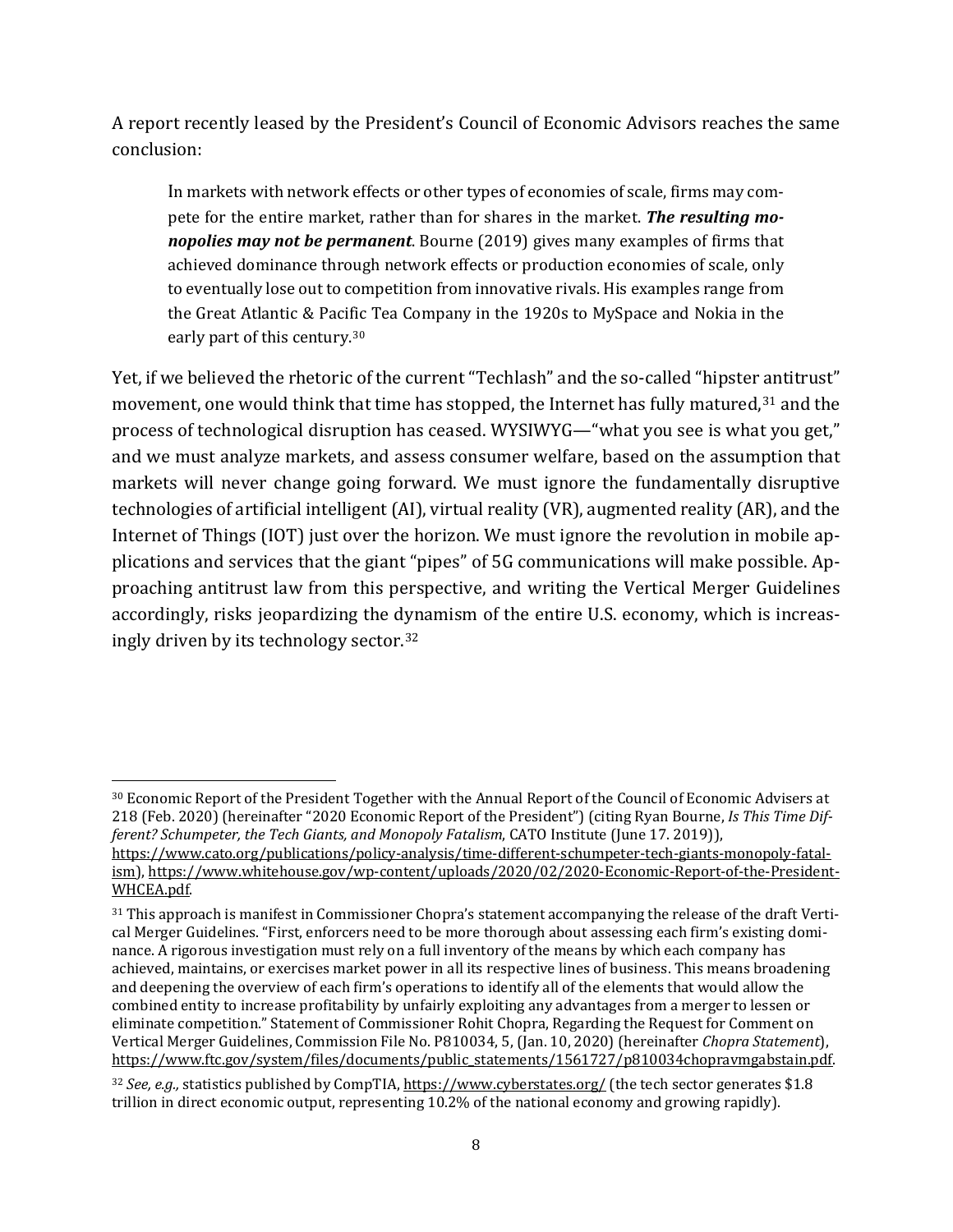#### **B. The Draft Guidelines Will Greatly Increase the Discretion of the Government, Particularly in High-Tech Cases.**

Commissioner Chopra argues that "there should not be a presumption that all vertical mergers are benign."[33](#page-9-0) While the draft guidelines do not appear to go quite this far, they would give too much discretion to regulators in policing vertical transactions. As Herb Hovenkamp, author of the leading treatise on antitrust law<sup>[34](#page-9-1)</sup> notes, "[w]hile the new draft Guidelines leave the overall burden of proof with the challenger, they have clearly weakened the presumption that vertical mergers are invariably benign, particularly in highly concentrated markets or where the products in question are differentiated."[35](#page-9-2) The limited safe harbor afforded by the draft Guidelines comes in the following form:

The Agencies are unlikely to challenge a vertical merger where the parties to the merger have a share in the relevant market of less than 20 percent, and the related product is used in less than 20 percent of the relevant market."[36](#page-9-3)

Like Jan Rybnicek, former Attorney Adviser to FTC Commissioner Wright, we fear that this supposed safeguard will, in practice, mean "that agency staff will soon interpret (despite language stating otherwise) the 20% market share as the minimum necessary condition to open an in-depth investigation and to pursue an enforcement action."[37](#page-9-4) As Jonathan Nuechterlein, former General Counsel of the FTC, complains, "This anodyne assurance, with its arbitrarily low 20 percent thresholds phrased in the conjunctive, seems calculated more to preserve the agencies' discretion than to provide genuine direction to industry." He continues:

Quoting then-Judge Breyer, the Supreme Court once noted that "antitrust rules 'must be clear enough for lawyers to explain them to clients.'" That observation rings doubly true when applied to a document by enforcement officials purporting to "guide" business decisions. **Firms contemplating a vertical merger need more than assurance that their merger will be cleared two years hence if their economists vanquish the government's economists in litigation about the fine details of Nash bargaining theory. Instead, firms need true limiting principles, which identify the circumstances where any theory of harm would be so attenuated that litigating to block the merger is not worth the** 

<span id="page-9-0"></span><sup>33</sup> *Chopra Statement*, *supra* note [31](#page-8-3) at 1.

<span id="page-9-1"></span><sup>34</sup> Phillip E. Areeda & Herbert Hovenkamp, *Antitrust Law: An Analysis of Antitrust Principles and Their Application* (Phillip E. Areeda ed., 2019).

<span id="page-9-2"></span><sup>35</sup> Herbert Hovenkamp, *The Draft Vertical Merger Guidelines Are an Important Step for the Economic Analysis of Mergers*, Truth on the Market (Feb. 14, 2020).

<span id="page-9-3"></span><sup>36</sup> *Draft Guidelines*, *supra* not[e 3](#page-2-6) at 3.

<span id="page-9-4"></span><sup>37</sup> Jan Rybnicek, *The Draft Vertical Merger Guidelines Would Do More Harm Than Good*, Truth on the Market (Feb. 7, 2020), [https://truthonthemarket.com/2020/02/07/rybnicek-vmg-symposium/.](https://truthonthemarket.com/2020/02/07/rybnicek-vmg-symposium/)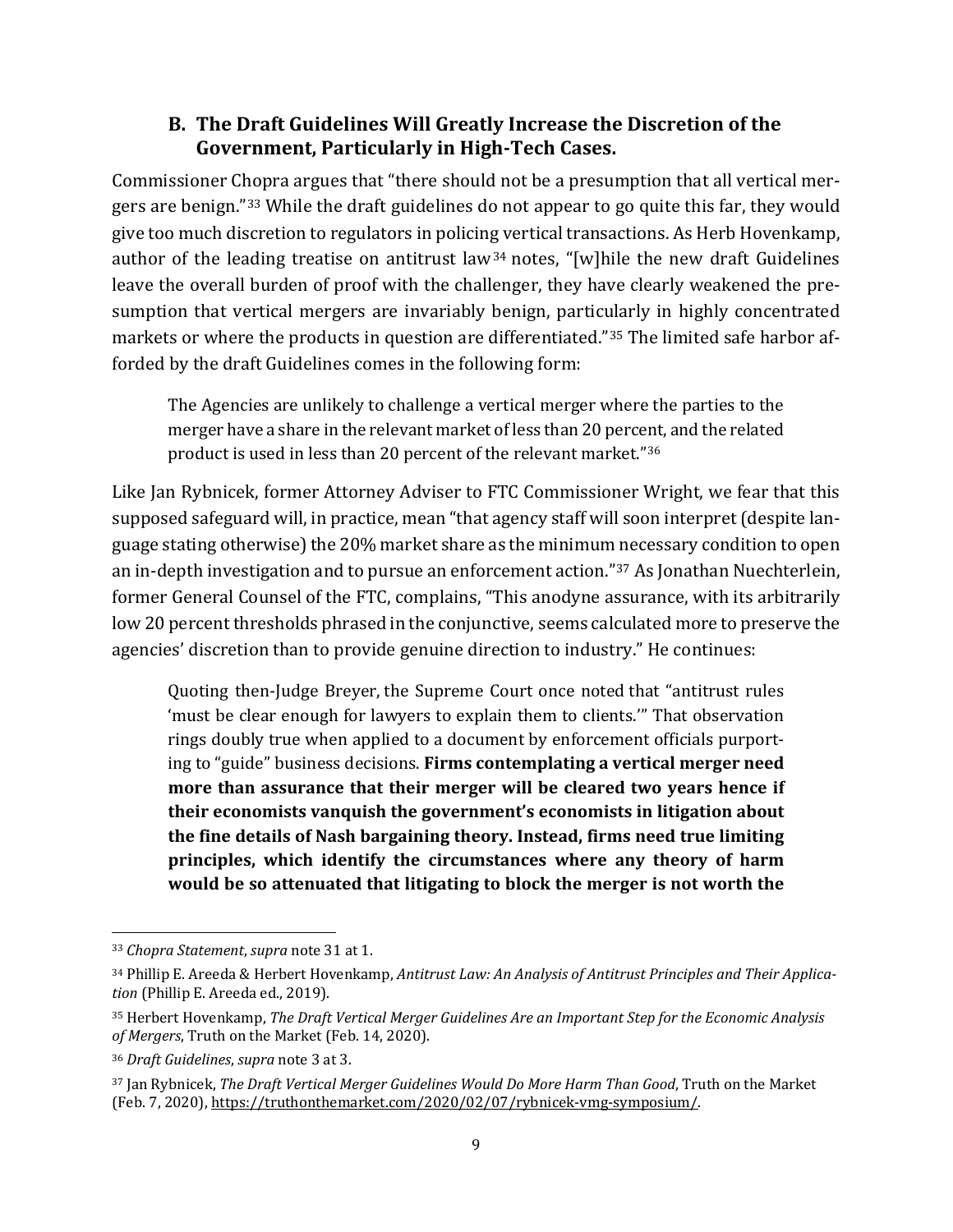### **candle, particularly given the empirically validated presumption that most vertical mergers are pro-consumer**. [38](#page-10-0)

Nowhere is Justice Breyer's advice more important than in the context of technology markets. Here, the draft guidelines fail doubly: not only do they fail to offer sufficient clarity overall, what little clarity they *do* offer (in the sentence about the dual 20 percent thresholds quoted above) is immediately undermined by the very next sentence , which grants broad discretion to regulators in rapidly evolving markets:

In some circumstances, mergers with shares below the thresholds can give rise to competitive concerns. For example, the share of the relevant market that uses the related product may understate the scope for material effects *if the related product is relatively new*, and its share of use in the relevant market is rapidly growing. $39$ 

This caveat would seem to apply to *all* of the tech-related transactions we care most about. Shortly thereafter the above, the Guidelines similarly invites highly conjectural speculation about the harms that might justify antitrust intervention in high-tech markets:

In identifying whether a vertical merger is likely to result in unilateral harm to competition through foreclosure or raising rivals' costs, the Agencies may consider whether:

(1) The merged firm's foreclosure of, or raising costs of, one or more rivals would cause those rivals to lose sales (for example, if they are forced out of the market, if they are *deterred from innovating*, entering or expanding, or cannot finance these activities, or if they have incentives to pass on higher costs through higher prices), or to otherwise compete less aggressively for customers' business;

Notably, while the Guidelines provide four examples of fact patterns intended to illustrate how the four enumerated principles might be applied in practice, none concern innovation and *all* involve apparently static and mature markets. Thus, having created great uncertainty about how the Guidelines will be applied in high-tech markets, the guidelines do nothing to resolve that uncertainty.

Other notable examples of the draft guidelines offering significantly increased discretion to the regulator include:

<span id="page-10-0"></span><sup>38</sup> Jonathan E. Nuechterlein, *Guidelines without Guidance on Vertical Mergers*, Truth on the Market (Feb. 6, 2020) (emphasis original) (citing *Pacific Bell Telephone Co. v. linkLine Communications, Inc.*, 555 U.S. 438, 453 (2009)), [https://truthonthemarket.com/2020/02/06/nuechterlein-vmg-symposium/.](https://truthonthemarket.com/2020/02/06/nuechterlein-vmg-symposium/)

<span id="page-10-1"></span><sup>39</sup> *Draft Guidelines*, *supra* note [3](#page-2-6) at 3 (emphasis added).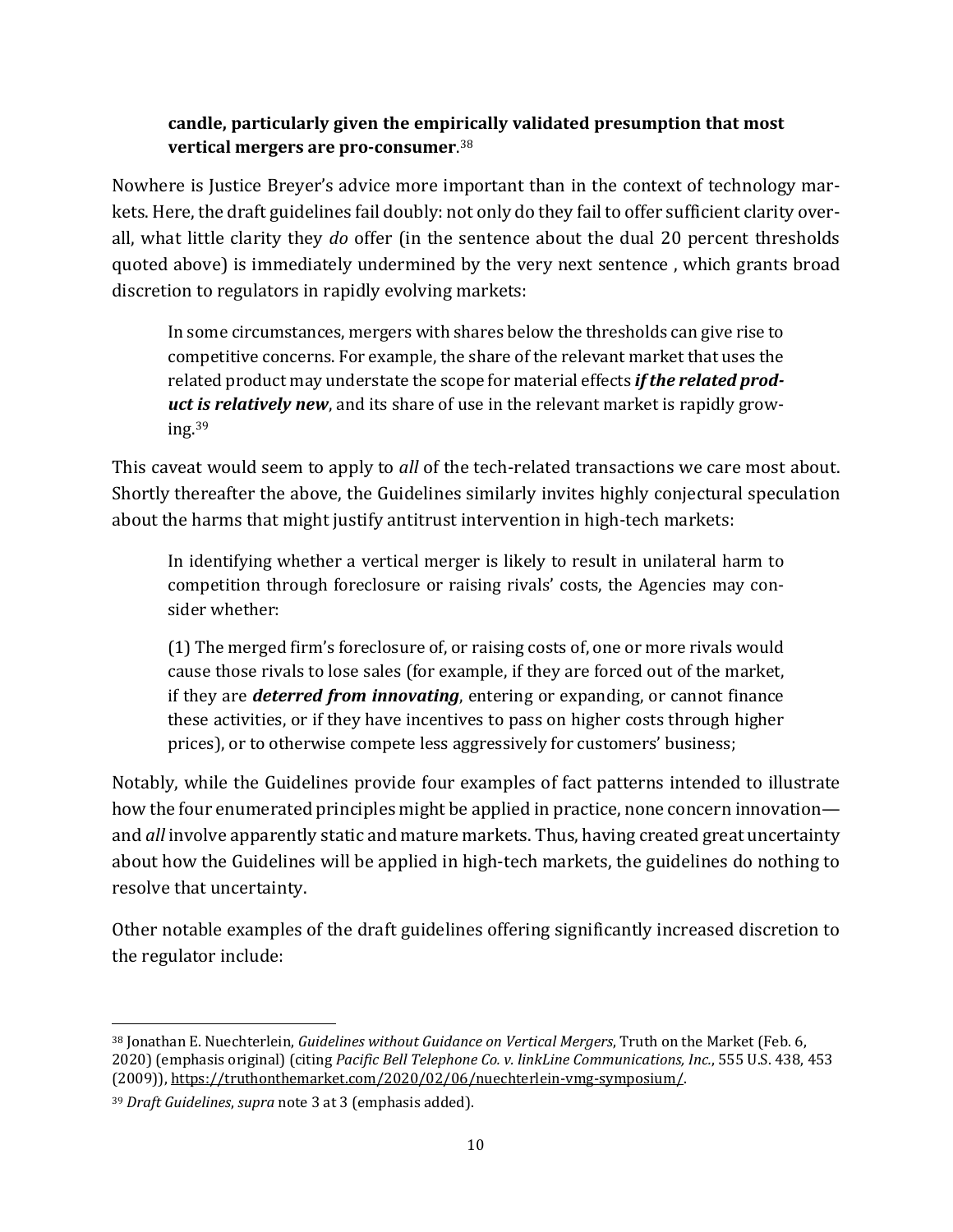- The new guidelines would dramatically reduce the weight that will be given to **claimed efficiencies** in vertical transactions. The 1984 guidelines recognize that: "An extensive pattern of vertical integration may constitute evidence that substantial economies are afforded by vertical integration. Therefore, the Department will give relatively more weight to expected efficiencies in determining whether to challenge a vertical merger than in determining whether to challenge a horizontal merger."[40](#page-11-0) The new guidelines declare that "The Agencies will evaluate efficiency claims by the parties using the approach set forth in Section 10 of the Horizontal Merger Guidelines."[41](#page-11-1)
- Instead of defining upstream and downstream markets, as the government attempted to do in the  $AT&T/T$ ime Warner merger,<sup>[42](#page-11-2)</sup> under the draft guidelines, it would suffice for the government (or a private plaintiff) merely to identify "**related products**" connected with a single defined relevant market.<sup>[43](#page-11-3)</sup> As noted in Commissioner Wilson's concurring statement, this is a "looser requirement" than in the past, as illustrated by the challenges the DOJ encountered in suing to block the AT&T/Time Warner merger.[44](#page-11-4)
- The draft guidelines would introduce a new basis for scrutiny: a firm's ability to gain access to **competitively sensitive information**, and which "used by the merged firm to moderate its competitive response to its rival's competitive actions" or which may cause rival firms "to become less effective competitors."[45](#page-11-5)

Ultimately, while the burden of proof in vertical transaction review would, formally, remain with the government, we fear that the government may gain so much discretion under the new guidelines that the effect may be essentially equivalent to shifting the burden of proof at least in situations where merging parties are reluctant to endure the delay associated with litigation because the pressures of rapidly changing marketplaces make it imperative that

<span id="page-11-0"></span><sup>40</sup> U.S. Dep't of Justice Merger Guidelines, 4.24 Efficiencies (1984), [https://www.justice.gov/ar](https://www.justice.gov/archives/atr/1984-merger-guidelines)[chives/atr/1984-merger-guidelines.](https://www.justice.gov/archives/atr/1984-merger-guidelines)

<span id="page-11-1"></span><sup>41</sup> *Draft Guidelines*, *supra* not[e 3](#page-2-6) at 9.

<span id="page-11-2"></span><sup>42</sup> *United States v. AT&T Inc*., 310 F. Supp. 3d 161, 196 (D.D.C. 2018) ("examining the importance of Turner's content to distributors in the upstream programming market is a necessary (but not sufficient) step in evaluating the Government's increased-leverage theory" of harm in the proposed downstream product market for the "distribution of live-TV content to consumers").

<span id="page-11-3"></span><sup>43</sup> *Draft Guidelines*, *supra* not[e 3](#page-2-6) at 2.

<span id="page-11-4"></span><sup>44</sup> Concurring Statement of Christine S. Wilson, Publication of FTC-DOJ Draft Vertical Merger Guidelines for Public Comment, File No. P810034 at 1 (Jan. 10, 2020), [https://www.ftc.gov/system/files/documents/pub](https://www.ftc.gov/system/files/documents/public_statements/1561709/p810034wilsonvmgconcur.pdf)[lic\\_statements/1561709/p810034wilsonvmgconcur.pdf.](https://www.ftc.gov/system/files/documents/public_statements/1561709/p810034wilsonvmgconcur.pdf)

<span id="page-11-5"></span><sup>45</sup> *Draft Guidelines*, *supra* not[e 3](#page-2-6) at 7.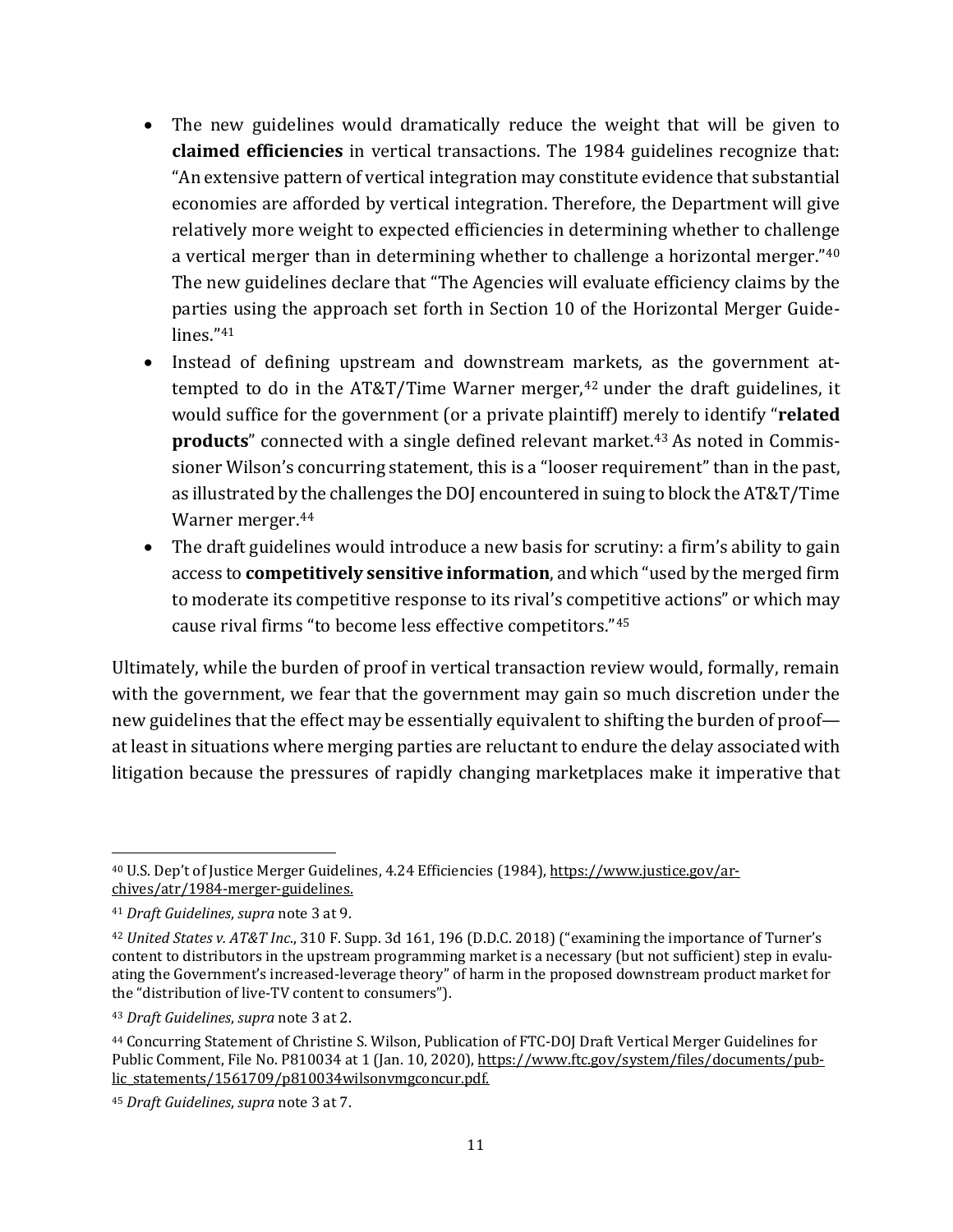they conclude their transactions quickly. Firms considering vertical integration may abandon efficiency-enhancing transactions simply because, contrary to Justice Breyer's urging, "antitrust rules" are *not* "clear enough for lawyers to explain them to clients."[46](#page-12-1)

This would represent a significant a significant shift in the viability of vertical integration even if one assumed that enforcement decisions were made without any political bias. We have an additional, deeper concern: that, when the government brings, or threatens to bring, litigation, either to favor a rival company or for purely political reasons, it can use a combination of vagueness in the law and the cumbersomeness of the litigation process to coerce merging parties to make concessions beyond what antitrust law properly applied would support, *i.e.*, changes to its business practices that cannot be justified as remedies to mergerspecific harms. This is essentially how the FCC has operated in its transaction review. [47](#page-12-2) For companies that handle speech, both traditional media and new media, this may mean changes to the company's its *editorial* policies. Such coercion would not only exceed the scope of antitrust law, it would also be offensive to the First Amendment.<sup>[48](#page-12-3)</sup>

#### <span id="page-12-0"></span>**C. Even Signaling Potential Greater Scrutiny of Vertical Mergers Will Necessarily Affect Startups and Early-Stage Capital Investment.**

The pathway for success for a tech startup today looks very different from what it did during the "tech bubble" in the 1990s. Then, opportunities abounded to take a company, even one with little or no products, to the public financing markets via an Initial Public Offering (IPO). In the 1990s, almost 450 IPOs were launched per year. [49](#page-12-4) All that changed when the tech bub-ble burst. 2008 saw a mere 21 IPOs.<sup>[50](#page-12-5)</sup> While that number has steadily increased over the past decade, 2018's 134 IPOs is barely 20% of the peak of 677 IPOs in 1996.[51](#page-12-6) As Patricia Nakache, General Partner, Trinity Ventures, recently noted in testimony before the Senate Committee on the Judiciary:

It has become more expensive and significantly more challenging to manage public companies; much of the infrastructure that supported small companies going public has disappeared, and the markets have become more short-term in nature. A 2017 presentation by Cowen showed that 61% of U.S. listed companies below

<span id="page-12-1"></span><sup>46</sup> 555 U.S. at 453.

<span id="page-12-2"></span><sup>47</sup> *See infra* a[t 20-](#page-21-0)[22.](#page-23-0)

<span id="page-12-3"></span><sup>48</sup> *See infra* a[t 22-](#page-23-0)[24.](#page-26-0)

<span id="page-12-4"></span><sup>49</sup> *See Nakache Testimony, supra* note [9](#page-3-3) at 6.

<span id="page-12-5"></span><sup>50</sup> *Id.*

<span id="page-12-6"></span><sup>51</sup> *Id.*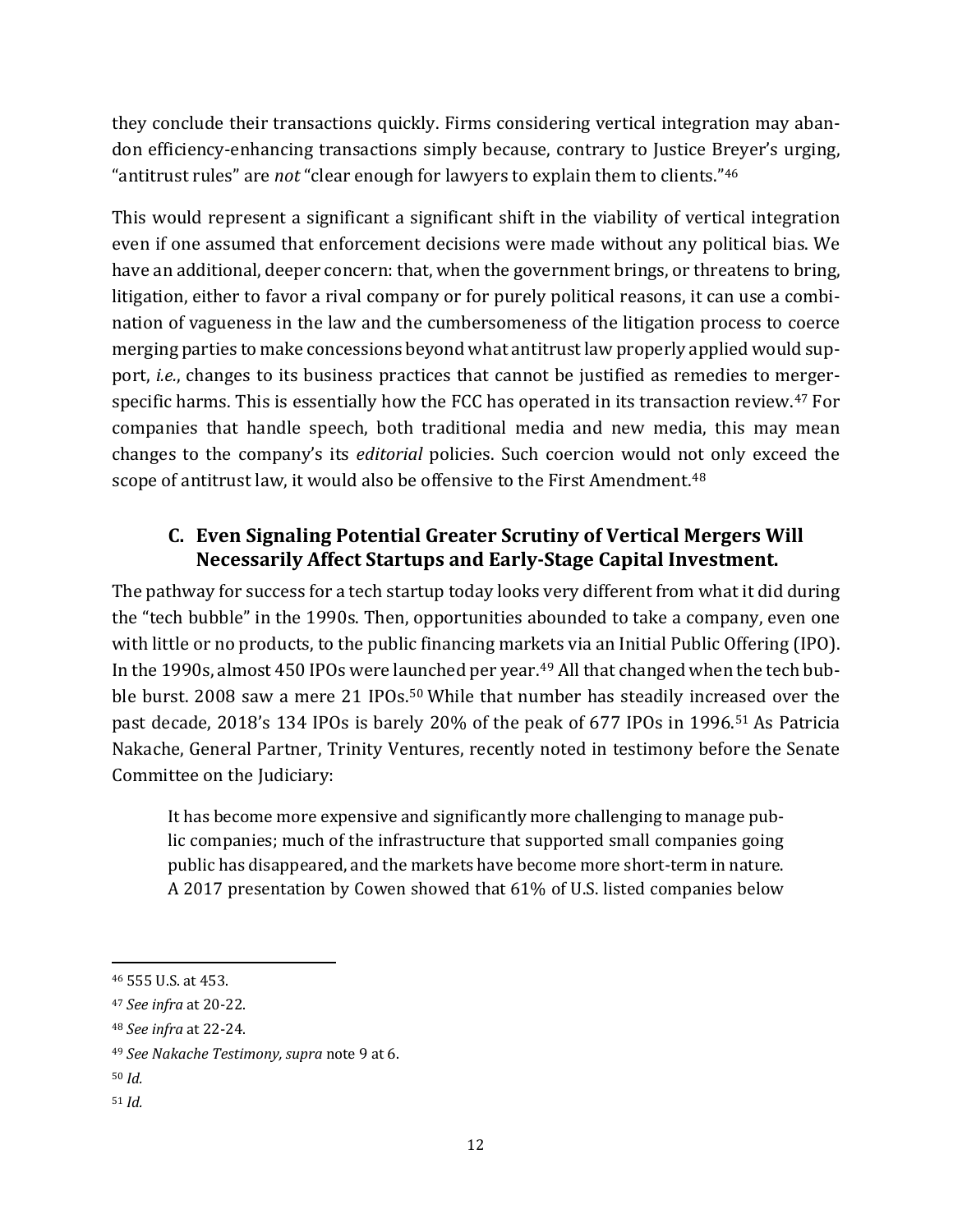\$100 million in market capitalization did not have any research coverage. The result is alarming: the United States now averages less than half the number of IPOs per year than in either decade before 2000. The lack of IPOs has been particularly glaring for companies attempting to go public with market capitalizations under \$1 billion. As a result, there are now roughly half the total number of public companies than there were twenty years ago. [52](#page-13-0)

Contributing to this new added expense is the legislation enacted following the Enron disas-ter (Sarbanes-Oxley, 2002), and the "Great Recession" (Dodd-Frank 2010).<sup>[53](#page-13-1)</sup>

But whatever the cause, the natural result of the slowdown in IPOs is that the only viable exit strategy for start-ups is through an acquisition by a larger company, often an incumbent provider somewhere within the vertical chain of products and services occupied by the startup. Impeding the vertical merger market could have a devastating impact on the tech economy. Nakache's testimony continues:

It is certainly appropriate for policymakers to pose questions about market power and examine abuses and, of course, to periodically ask whether various laws must be modernized for our times. In undertaking examination of this policy area, I encourage policymakers to recognize that the public markets are not nearly as welcoming to small companies as they once were, and indeed that many young companies cannot realistically achieve the scale necessary to become standalone public companies, which means that often M&A is the most viable pathway for a startup. If the government makes it more challenging for incumbents to acquire these companies, this will have the devastating effect of making it less attractive to launch a new enterprise and for people like myself to fund and partner with those companies. The end result will be harm to the American innovation economy.[54](#page-13-2)

The chilling effect on the startup innovation economy is triggered not only by DOJ or FTC actually challenging vertical transactions. The chill sets in the moment entrepreneurs and venture capitalists lose confidence that acquisition is both a viable exit strategy and can be accomplished with minimal friction — undo delay, need to make concessions to regulators, and/or political blowback, all of which have occurred far often in recent years.

<span id="page-13-0"></span><sup>52</sup> *Id.* at 6.

<span id="page-13-1"></span><sup>53</sup> *See* Patrick A. Reardon, *Look in the Mirror: Why the Number of Public Companies & IPOs are in Decline*, Crowdfund Insider (July 27, 2017), [https://www.crowdfundinsider.com/2017/07/119615-look-mirror](https://www.crowdfundinsider.com/2017/07/119615-look-mirror-number-public-companies-ipos-decline/)[number-public-companies-ipos-decline/.](https://www.crowdfundinsider.com/2017/07/119615-look-mirror-number-public-companies-ipos-decline/) 

<span id="page-13-2"></span><sup>54</sup> *Nakache Testimony, supra* note [9](#page-3-3) at 5.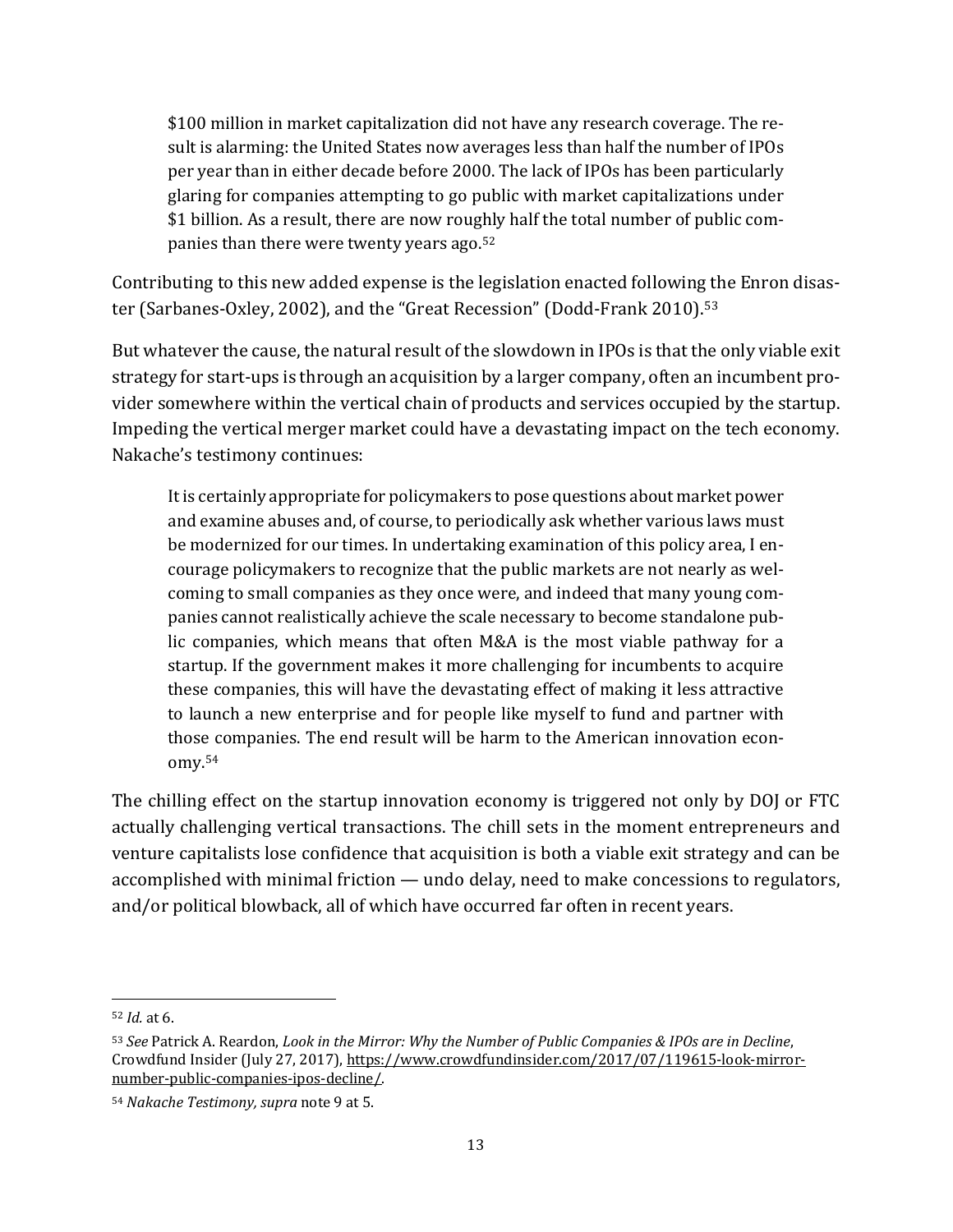### **III. The Potential for Abuse and Weaponization of Antitrust Law**

The master strategist Carl von Clausewitz famously said that "war is the continuation of politics by other means."[55](#page-14-0) The potential has always existed for antitrust law to be used by competitors as the continuation of competition "by other means." That always-lingering possibility grows into a real problem in high-tech markets, where technological complexity makes regulators and courts far more dependent upon competitors to understand the changing nature of the industry than they would be in normal markets. Ronald Coase aptly summarized the problem of "ununderstandability" nearly a half century ago:

[I]f an economist finds something—a business practice of one sort or another that he does not understand, he looks for a monopoly explanation. And as in this field we are very ignorant, the number of ununderstandable practices tends to be very large, and the reliance on a monopoly explanation, frequent.[56](#page-14-1)

Naturally, it is the other companies in the field who will be best situated to try to explain the "ununderstandable." This problem is significantly worse in vertical integration cases than horizontal cases, because it will be more difficult to distinguish harmful conduct from beneficial conduct—and, likewise, too difficult to distinguish between consumer welfare and the welfare of competing firms.

The pace of technological change creates a further problem: in the topsy-turvy tech sector, transactions, to be worth doing at all, must be concluded *quickly*. It is often asserted that the Microsoft litigation created space for other innovative companies to emerge, but the most important effect of the government's years-long litigation against what was then the greatest tech giant in the world was to so hamstring the company for so long that it has never recovered its competitive edge. (The initial case, first filed in May 1998, took just over two years to litigate, but legal action over the scope of the resulting settlement dragged on for another four years.) During and after the litigation, Microsoft repeatedly failed in venture after ven-ture beyond its core competencies: the Windows operating system and the Office suite.<sup>[57](#page-14-2)</sup>

<span id="page-14-0"></span><sup>55</sup> Carl von Clausewitz, *On War*, trans. Col. J.J. Graham. New and Revised edition with Introduction and Notes by Col. F.N. Maude, in Three Volumes (London: Kegan Paul, Trench, Trubner & C., 1918). Vol. 1. Chapter: Chapter I: What Is War?

<span id="page-14-1"></span><sup>56</sup> Ronald Coase, *Industrial Organization: A Proposal for Research, in Policy Issues and Research Opportunities in Industrial Organization,* 59, 67 (Victor R. Fuchs ed., 1972).

<span id="page-14-2"></span><sup>57</sup> Larry Downes, *How More Regulation for U.S. Tech Could Backfire*, Harvard Business Review (Feb. 09, 2018), <https://hbr.org/2018/02/how-more-regulation-for-u-s-tech-could-backfire> ("Microsoft, similarly, was so distracted by its multi-year fight to avoid break-up both by U.S. and European regulators that it lost essential momentum. It mostly missed out on the mobile revolution, and hesitated in responding to open-source alter-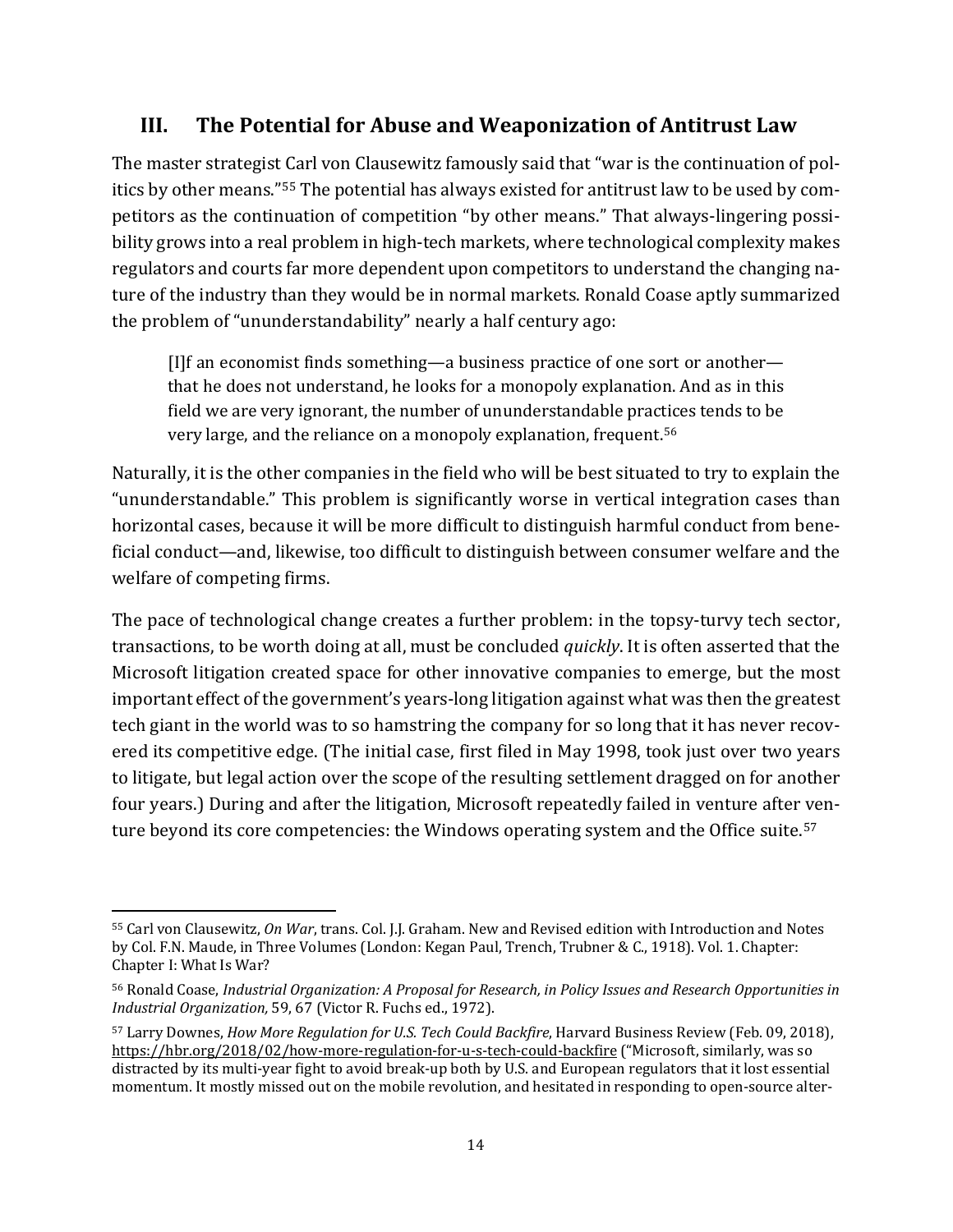However mighty they may seem, no company struggling to avoid the "Innovator's Dilemma"[58](#page-15-0) can today afford anything like the ordeal Microsoft endured. This desperation for speedy approval, even from positions of apparent strength, makes such firms vulnerable to extortion through the merger review process, both by their rivals, who demand either that the deal be blocked or be conditioned in ways that advantage them, or by politicians with an ax to grind against the firm. The need to get the deal done, the time, expense and negative publicity associated with litigation, and the fact that the FTC may choose to pursue a case through its internal administration process, means that merging parties must slog through trial before an administrative law judge, and then another layer of review by the full Commission before having access to a federal court—these factors all combine to give the government enormous power to punish companies by challenging their mergers, or to demand conditions for merger approval. As former Commissioner Josh Wright notes:

Occasionally, there are attempts to defend the FTC's perfect win rate in administrative adjudication by attributing the Commission's superior expertise at choosing winning cases. And don't get me wrong – I agree the agency is pretty good at picking cases. But a 100% win rate is not pretty good; Michael Jordan was better than pretty good and made about 83.5% of his free throws during his career, and that was with nobody defending him. One hundred percent isn't Michael Jordan good; it is Michael Jordan in the cartoon movie "Space Jam" dunking from halfcourt good.[59](#page-15-1)

<span id="page-15-3"></span>Merger review can also become a political weapon. Among President Nixon's many abuses of power, his use of the regulatory state as a weapon for his personal vengeance deserves more attention than it has received. Some of this was purely political. Nixon "considered using [the FCC's] Fairness Doctrine complaints to force the major television networks to give his administration's policies more favorable coverage by, for example, being less critical of the slow pace of withdrawal from the Vietnam War. In the end, however, Nixon used other means to get what he wanted…"[60](#page-15-2) For example, Nixon retaliated against *The Washington Post* for its critical coverage of his administration (Woodward and Bernstein, who cracked the Watergate case worked for *The Post*) by directing "his" FCC Chairman to hold up renewal of

natives to operating systems, desktop applications, and other software apps that seriously eroded the company's once-formidable competitive advantage. (The company is now growing a cloud services business, but is still far behind Google and Amazon.)").

<span id="page-15-0"></span><sup>58</sup> *See supra* note [13.](#page-5-5)

<span id="page-15-1"></span><sup>59</sup> Joshua D. Wright, Commissioner, Fed. Trade Comm'n, Remarks at the Global Antitrust Institute Invitational Moot Court Competition,16-17 (Feb. 21, 2015)[, https://www.ftc.gov/system/files/documents/public\\_state](https://www.ftc.gov/system/files/documents/public_statements/626231/150221judgingantitrust-1.pdf)[ments/626231/150221judgingantitrust-1.pdf.](https://www.ftc.gov/system/files/documents/public_statements/626231/150221judgingantitrust-1.pdf)

<span id="page-15-2"></span><sup>60</sup> Paul Matzko, *The Fairness Doctrine Was Terrible for Broadcasting and It Would Be Terrible for the Internet*, Cato Institute (June 12, 2019), https://www.cato.org/blog/internet-regulation-fairness.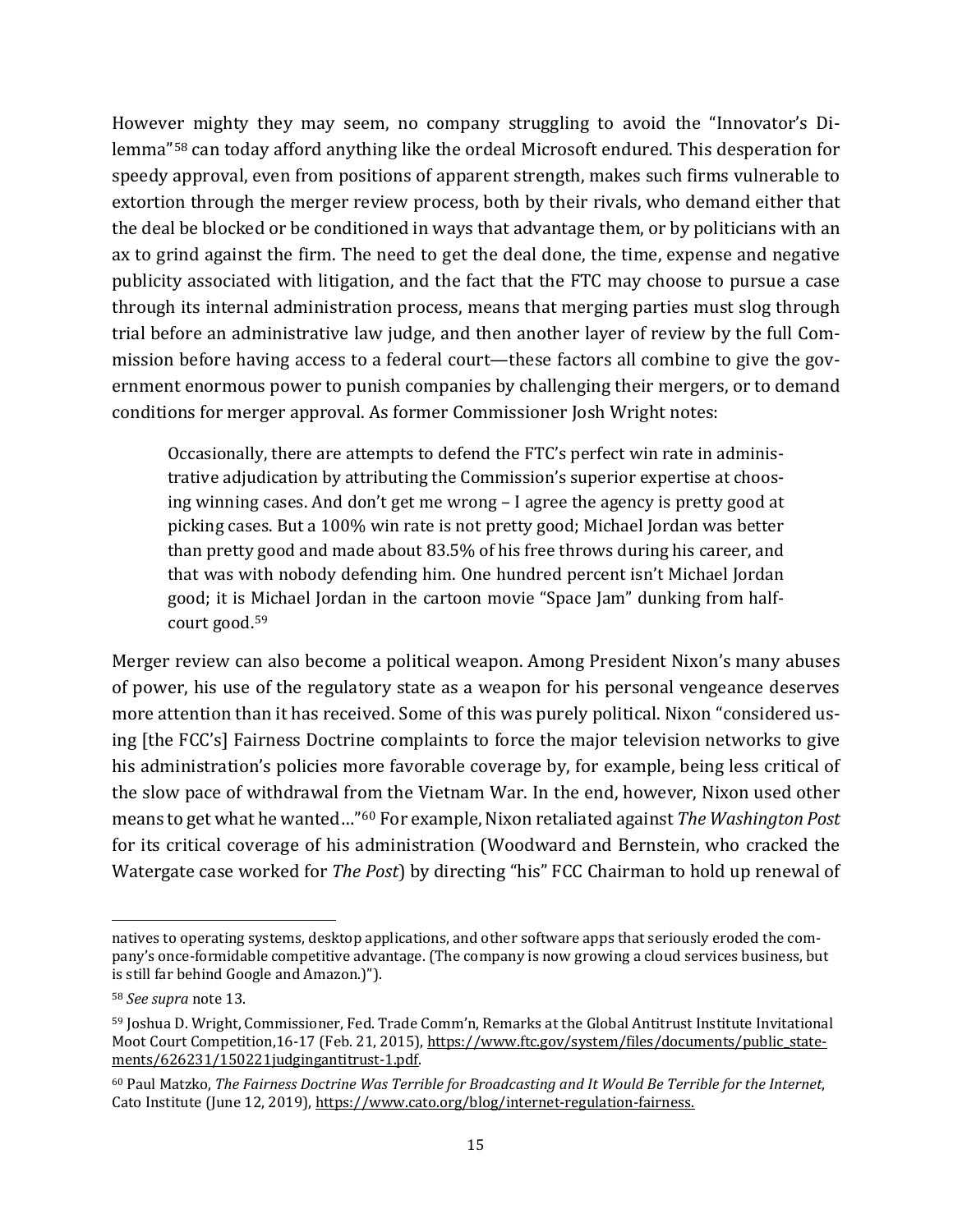broadcast licenses owned by *The Post*—exploiting the FCC's limits on newspaper/broadcaster cross-ownership—in an attempt to transfer the licenses to a Nixon crony. [61](#page-16-0) That Nixon's efforts to pressure *The Post* appear to have failed, and may even have backfired, should not reassure anyone.

Nixon's corruption of the Department of Justice was thorough-going, extending to the Antitrust Division. In the best-known case, Nixon used an antitrust case against International Telephone & Telegraph Co. to extort a pledge of up to \$400,000 to finance the 1972 Repub-lican National Convention.<sup>[62](#page-16-1)</sup> The public ultimately learned of this abuse of power only because Nixon was foolish enough to record the conversation. If anything, these examples may be only the tip of a much larger iceberg.

Today, the way in which new media companies may be pressured to change their practices may be far more subtle than retaliating directly against critical journalism or extorting donations to a political war chest. We have previously noted one example of how political pressure appears to have succeeded in pressuring—or "jawboning"—a private company to make changes to how users interact on social media, with consequences that were not at all obvious at the time. These consequences likely were not even intentional, but the example nonetheless illustrates how much greater the potential for political pressure is today to shape media in ways that can be difficult to understand:

in May 2016, after the first round of allegations that Facebook was biased against conservatives, Sen. John Thune (R-SD), Chairman of the Senate Commerce Committee, sent Facebook a letter interrogating the company about how it decided to

<span id="page-16-0"></span><sup>61</sup> Brooks Boliek & Katy Bachman, *Nixon's newspaper war*, Politico (Aug. 8, 2014), [https://www.polit](https://www.politico.com/story/2014/08/another-nixon-reminder-media-ownership-rules-109825)[ico.com/story/2014/08/another-nixon-reminder-media-ownership-rules-109825.](https://www.politico.com/story/2014/08/another-nixon-reminder-media-ownership-rules-109825) The viciousness of the Nixon administration's vendetta against *The Post*, and its connection to the editorial content of the newspaper, is made particularly vivid by a 1972 memo written by Nixon Special Counsel Charles Colson, who had earlier compiled Nixon's "enemies list" to White House Deputy Director of Communications Ken Clawson, a former *Post* reporter:

I thought you might be interested that the quote in the Washington Post attributed to [Attorney General] John Mitchell, "if you print that crap, Katherine [sic] Graham will find herself in a wringer" was not exactly accurate. What Mitchell said was that she would find her tit in a wringer. Apparently McGovern was told about this story and the actual quote on the airplane this week and his response was "based on Katherine Graham's figure, there's no danger in that". I just thought you might like to pass this along to her at the appropriate time.

Jack Shafer, *Boob Job*, Slate (Aug. 7, 2007), [https://slate.com/news-and-politics/2007/08/the-nixon-gang-s](https://slate.com/news-and-politics/2007/08/the-nixon-gang-s-obsession-with-katharine-graham-s-breasts-continued.html)[obsession-with-katharine-graham-s-breasts-continued.html.](https://slate.com/news-and-politics/2007/08/the-nixon-gang-s-obsession-with-katharine-graham-s-breasts-continued.html)

<span id="page-16-1"></span><sup>62</sup> George Lardner Jr., *On Tape, Nixon Outlines 1971 'Deal' to Settle Antitrust Case Against ITT*, Wash. Post (Jan. 4, 1997), https://www.washingtonpost.com/archive/politics/1997/01/04/on-tape-nixon-outlines-1971 deal-to-settle-antitrust-case-against-itt/246628a9-8abf-47f3-80ec-379569e0f350/ Se[ehttps://www.ny](https://www.nytimes.com/1973/12/16/archives/whats-good-for-a-corporate-giant-may-not-be-good-for-everybody-else.html)[times.com/1973/12/16/archives/whats-good-for-a-corporate-giant-may-not-be-good-for-everybody](https://www.nytimes.com/1973/12/16/archives/whats-good-for-a-corporate-giant-may-not-be-good-for-everybody-else.html)[else.html.](https://www.nytimes.com/1973/12/16/archives/whats-good-for-a-corporate-giant-may-not-be-good-for-everybody-else.html)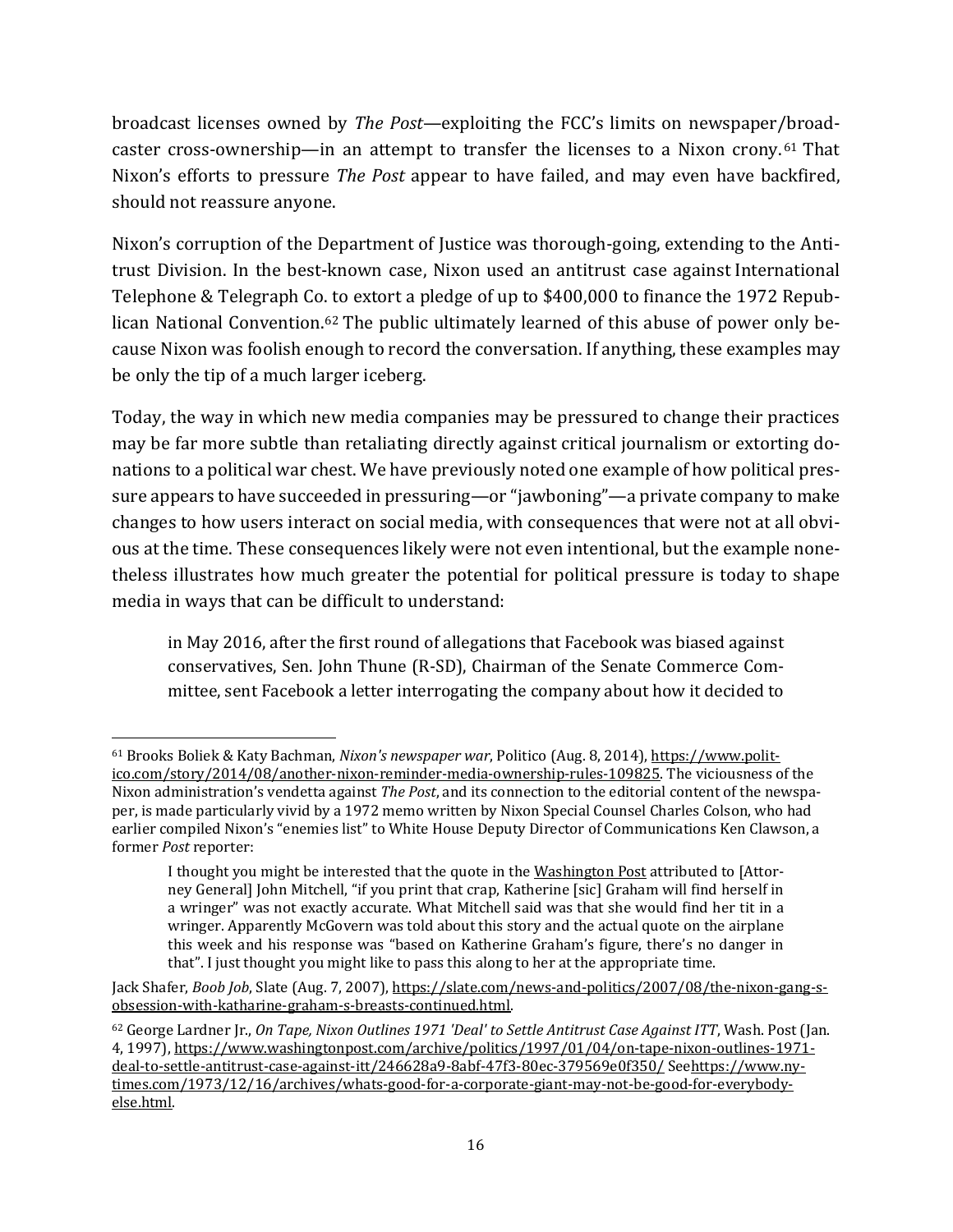feature content in the "Trending" section at the top corner of its homepage. Facebook responded to concerns about the left-wing slant of the employees who screened content suggested as "Trending" by algorithms on a rolling basis by simply ending human involvement in the process. This significant change in how Facebook operated its site was troubling enough as a roadmap for how to circumvent the First Amendment; it also had disastrous consequences, making it far easier for Russian and other foreign actors to manipulate Facebook's algorithms to get their misinformation content featured prominently on Facebook — thus favoring those candidates and causes [which] foreign interference was intended to aid.[63](#page-17-0)

The very murkiness of how social media work makes political meddling easier and less detectable.

#### **A. Recent Politicization of the DOJ and the Antitrust Division.**

Since Watergate, the Antitrust Division has rebuilt its reputation for integrity. The necessary prerequisite for this rehabilitation was, of course, the lack of interference—or, at least the lack of the *appearance* of interference—from subsequent administrations in antitrust matters in particular, and in DOJ's decision-making more generally. (After all, the politicization of other parts of DOJ affected the reputation of the entire department.) But given the opacity of DOJ's decision-making, and the lack of any transparency into the White House's contacts with DOJ leadership about pending or potential enforcement actions—the combination of these two factors makes it difficult for the public or even watchdogs to detect abuse—those on the outside can only *hope* that the decisions of the Antitrust Division, like the rest of the DOJ, are being made based on a careful, economically driven analysis of consumer welfare, not to suit the agenda of a politically influential, aggrieved competitor or a politician. Thus, even more than the absence of any scandal like those of the Nixon era, the essential ingredient in DOJ's success at rebuilding its reputation has been the shift in antitrust doctrine towards evidence-based decision-making. The more that cases turn on dueling models presented by economists, the more that courts have been seen to resolve antitrust cases on their merits, the more that antitrust has been seen as a purely technocratic (in the best sense) enterprise divorced from politics, the more trust has been built in antitrust as a body of *law*, not merely another tool of political vengeance.

<span id="page-17-0"></span><sup>63</sup> TechFreedom, Letter to Attorney General Jefferson Sessions III, at 4 (Sept. 21, 2018) [https://techfree](https://techfreedom.org/wp-content/uploads/2018/09/Letter_-to-Jeff-Sessions-re-Social-Media-Bias-v2.pdf)[dom.org/wp-content/uploads/2018/09/Letter\\_-to-Jeff-Sessions-re-Social-Media-Bias-v2.pdf.](https://techfreedom.org/wp-content/uploads/2018/09/Letter_-to-Jeff-Sessions-re-Social-Media-Bias-v2.pdf)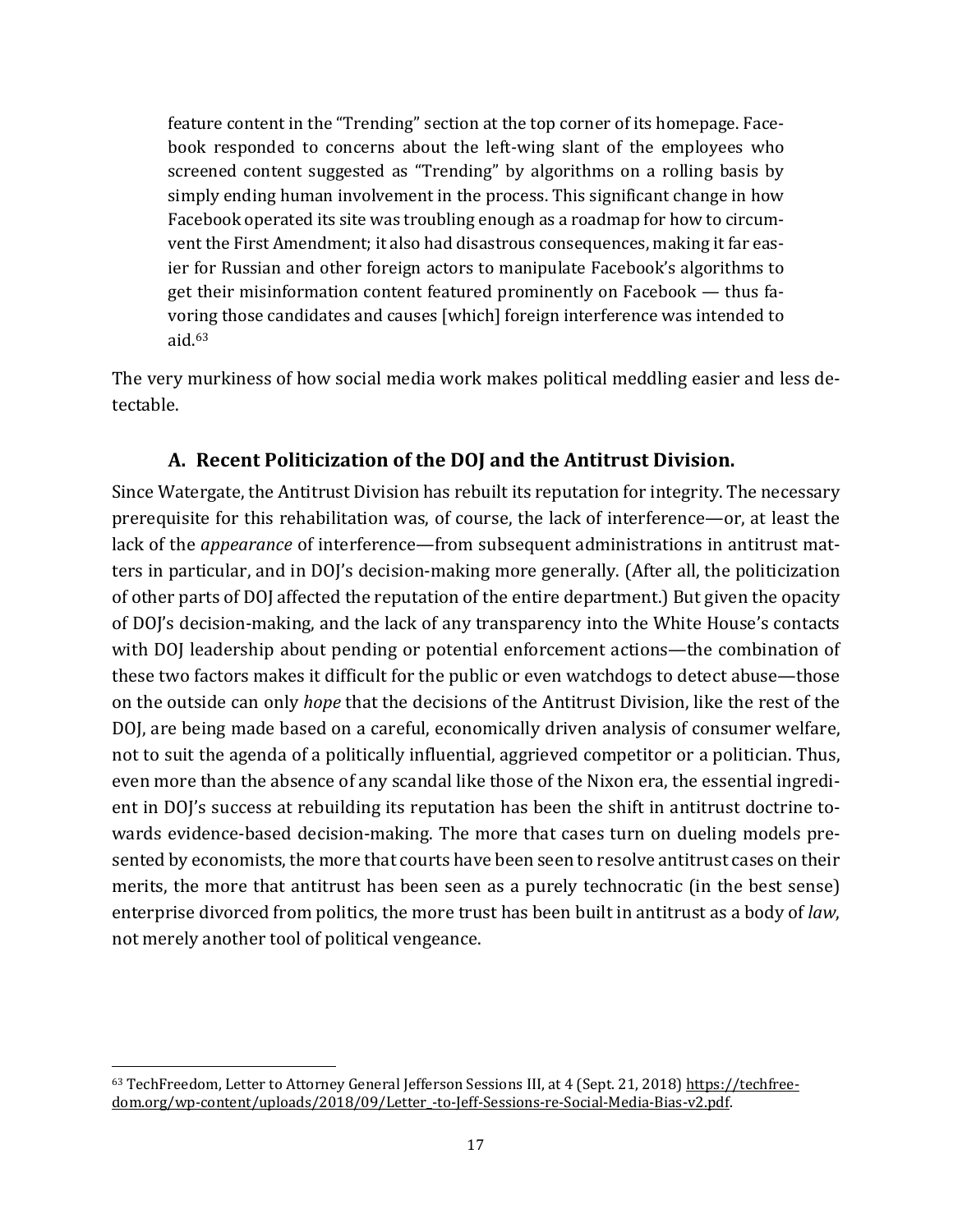Everyone who has worked at the DOJ and the FTC should take pride in what antitrust law has become—not without its flaws, to be sure, but at least the product of a process that inspires confidence. Or such was the situation before the current administration.

In recent years, the Department of Justice has been politicized in ways unprecedented since the Nixon administration. President Trump made a public sport over excoriating former attorney general Jeff Sessions on Twitter. He attacked the DOJ's sentencing recommendation for his former confidant Roger Stone for lying to Congress: "This is a horrible and very unfair situation. The real crimes were on the other side, as nothing happens to them. Cannot allow this miscarriage of justice!"[64](#page-18-0) Attorney General Bill Barr promptly complied, ordering DOJ prosecutors to revise their recommendation to propose a much lighter sentence—a shocking development that prompted all the four career prosecutors who prosecuted Stone to ask to withdraw from the case, and one to resign from DOJ altogether in protest. [65](#page-18-1)

Two cases that emerged out of the 2008 financial crisis, involving banks accused of misleading buyers of residential-mortgage-backed securities, also seem to illustrate our concern that the DOJ may have become highly amenable to influence wielded by companies politically well-connected with the Trump administration:

In the waning months of the Obama administration, the DOJ unsuccessfully sought a settlement with Barclays in the high single digits of billions of dollars, according to sources who were granted anonymity to discuss confidential talks. After Trump took office, lawyers for Barclays contacted political appointees in the associate attorney general's office. Career prosecutors in Brooklyn then got a directive from Washington to resolve the case for about \$2 billion. Ultimately, the case was settled for exactly \$2 billion.

In the RBS case, career prosecutors in Boston initially wanted to bring criminal charges, rather than just civil counts. But they were overruled by then–Deputy Attorney General Rod Rosenstein after he met with the bank's lawyers. The career prosecutors subsequently discussed seeking a settlement in the \$9 billion to \$10 billion range, but were instructed by DOJ officials in Washington to go no higher than \$6.6 billion. The RBS case was eventually settled for \$4.9 billion.<sup>[66](#page-18-2)</sup>

<span id="page-18-0"></span><sup>64</sup> Sean Collins, *"Cannot allow this miscarriage of justice!": Trump suggests a Roger Stone pardon may be coming*, Vox (Feb. 11, 2020)[, https://www.vox.com/policy-and-politics/2020/2/11/21132921/roger-stone](https://www.vox.com/policy-and-politics/2020/2/11/21132921/roger-stone-trump-pardon-prison-sentence)[trump-pardon-prison-sentence.](https://www.vox.com/policy-and-politics/2020/2/11/21132921/roger-stone-trump-pardon-prison-sentence) 

<span id="page-18-1"></span><sup>65</sup> Katie Benner, Sharon LaFraniere & Adam Goldman, *Prosecutors Quit Roger Stone Case After Justice Dept. Intervenes on Sentencing*, N.Y. TIMES (Feb. 11, 2020), [https://www.nytimes.com/2020/02/11/us/poli](https://www.nytimes.com/2020/02/11/us/politics/roger-stone-sentencing.html)[tics/roger-stone-sentencing.html.](https://www.nytimes.com/2020/02/11/us/politics/roger-stone-sentencing.html) 

<span id="page-18-2"></span><sup>66</sup> Kevin Wack, *American Justice Isn't Impartial Anymore*, The Atlantic (Feb. 12, 2020)[, https://www.theatlan](https://www.theatlantic.com/ideas/archive/2020/02/gradual-politicization-doj/606469/)[tic.com/ideas/archive/2020/02/gradual-politicization-doj/606469/.](https://www.theatlantic.com/ideas/archive/2020/02/gradual-politicization-doj/606469/)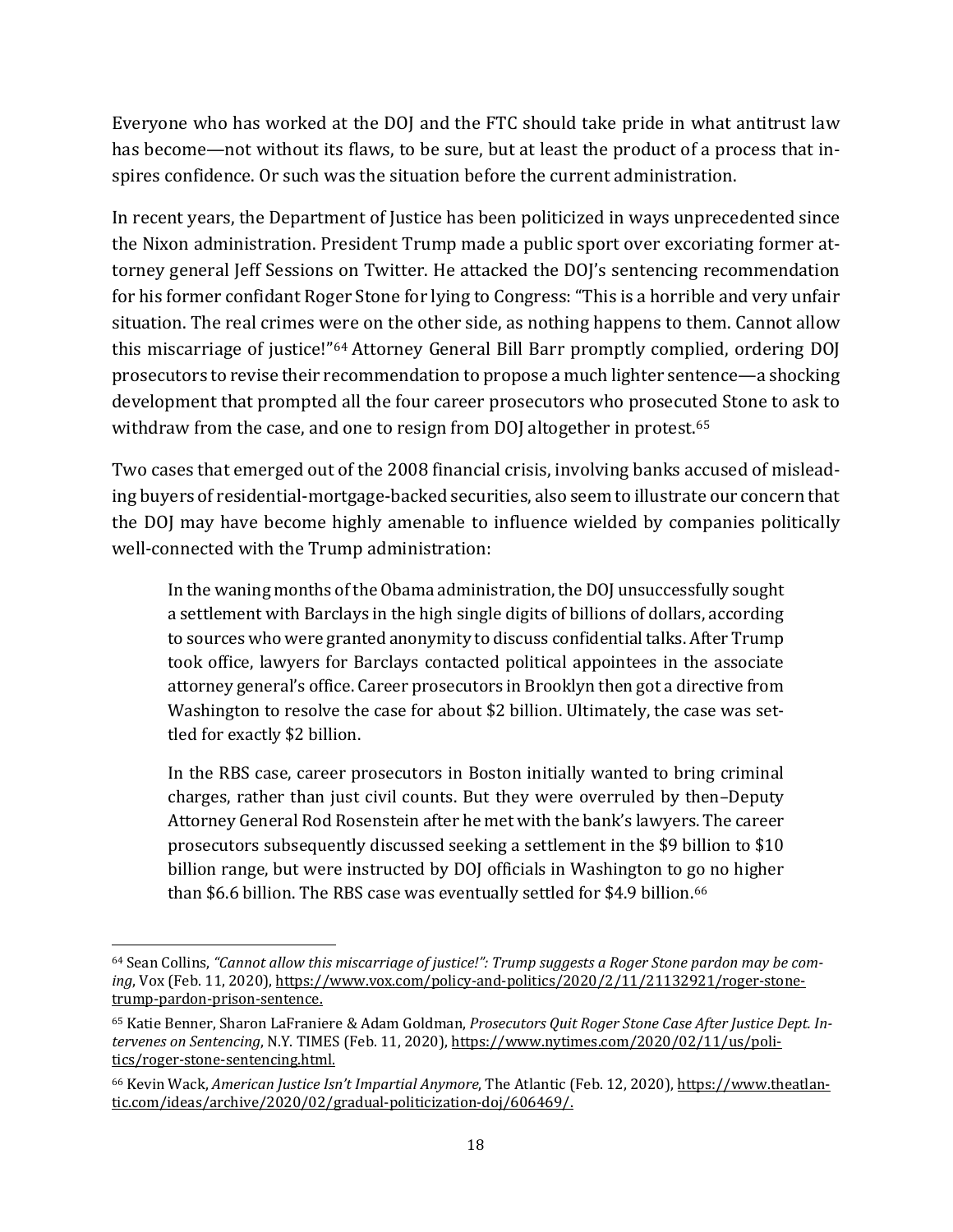These are just a few examples of a much larger, troubling pattern that has caused many to lose confidence in the DOJ's current leadership. Unfortunately, there is also good reason to think this pattern extends to the Antitrust Division: after years of relentless public complaints from Trump about CNN—Trump's bête noire, just as *The Washington Post* was Nixon's—the DOJ sued to block AT&T's acquisition of Time Warner, the first suit to block a vertical merger case since 1977.<sup>[67](#page-19-0)</sup> Jonathan E. Nuechterlein, counsel for AT&T, provides a concise summary of the weakness of DOJ's case—and rightly complains that the DOJ seems to have learned the wrong lesson from losing a case that clearly should never have been brought:

DOJ ultimately conceded that Time Warner was unlikely to withhold programming from ("foreclose") AT&T's pay-TV rivals. Instead, using a complex economic model, DOJ tried to show that the merger would increase Time Warner's bargaining power and induce AT&T's pay-TV rivals to pay somewhat higher rates for Time Warner programming, some portion of which the rivals would theoretically pass through to their own retail customers. At the same time, DOJ conceded that post-merger efficiencies would cause AT&T to *lower* its retail rates compared to the but-for world without the merger. DOJ nonetheless asserted that the aggregate effect of the pay-TV rivals' price increases would exceed the aggregate effect of AT&T's own price decrease. Without deciding whether such an effect would be sufficient to block the merger—a disputed legal issue—the courts ruled for the merging parties because DOJ could not substantiate its factual prediction that the merger would lead to programming price increases in the first place.

*It is unclear why DOJ picked this, of all cases, as its vehicle for litigating its first vertical merger case in decades*. In an archetypal raising-rivals'-costs case, familiar from exclusive dealing law, the defendant forecloses its rivals by depriving them of a critical input or distribution channel and so marginalizes them in the process that it can profitably raise its own retail prices (*see, e.g.*, *[McWane](https://casetext.com/case/mcwane-inc-v-fed-trade-commn)*; *[Mi](https://casetext.com/case/us-v-microsoft-corp-6)[crosoft](https://casetext.com/case/us-v-microsoft-corp-6)*). *AT&T/Time Warner* could hardly have been further afield from that archetypal case. Again, DOJ conceded both that the merged firm would not foreclose rivals at all and that the merger would induce the firm to *lower* its retail prices below what it would charge if the merger were blocked. **The draft Guidelines appear to double down on this odd strategy and portend more cases predicated on the same attenuated concerns about mere "chang[es in] the terms** 

<span id="page-19-0"></span><sup>67</sup> *See supra* note [6.](#page-2-7)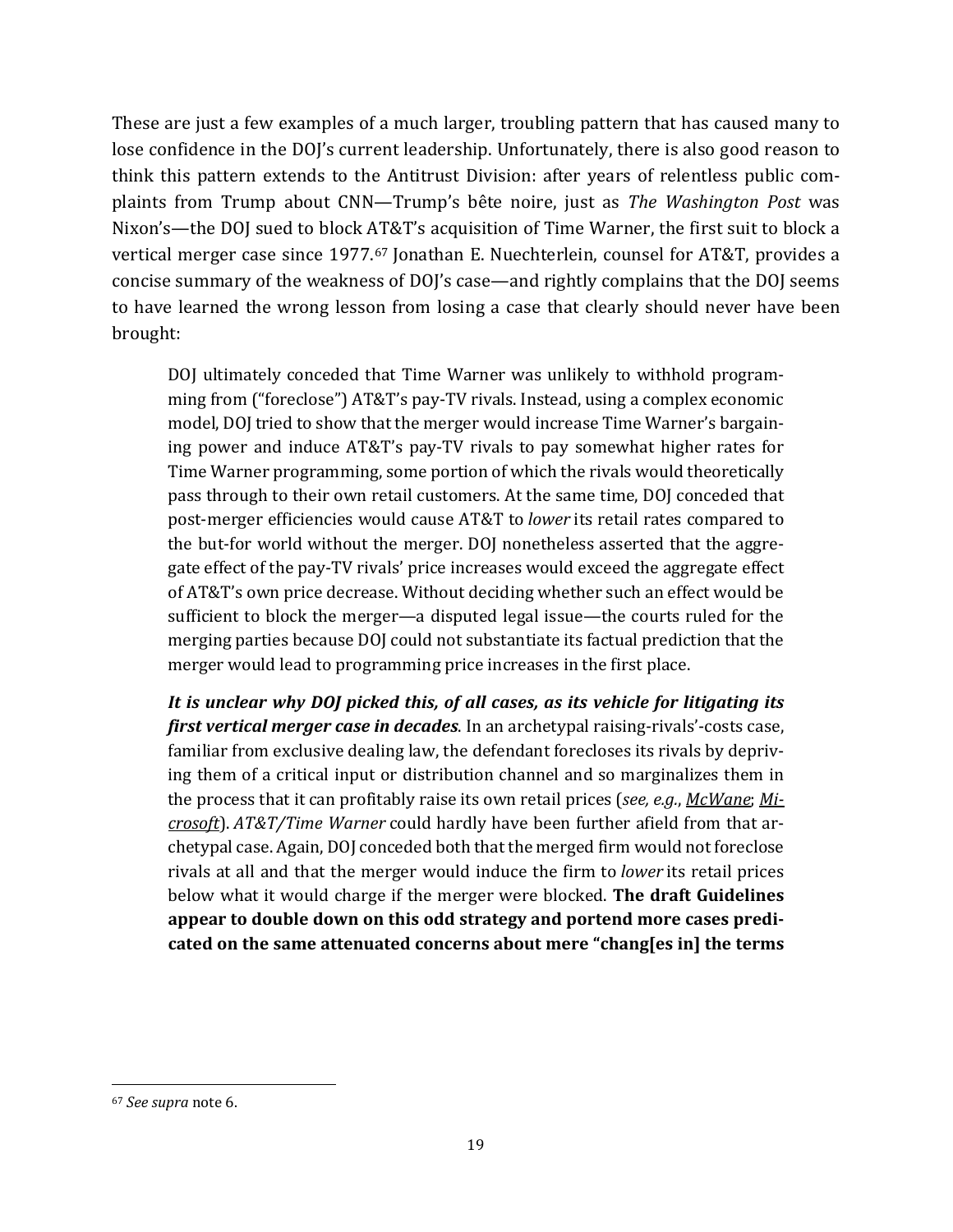#### **of … rivals' access" to inputs, unaccompanied by any alleged structural changes in the competitive landscape**. [68](#page-20-0)

"Unclear," indeed! But there is good reason to suspect that, whatever DOJ staff handling the case might have thought at the time, the decision to bring the case was made for essentially political reasons. As investigative reporter Jane Mayer explains:

The Justice Department, meanwhile, went to court in an effort to stop A. T. & T.'s acquisition of Time Warner, which owns CNN. Time Warner saw the deal as essential to its survival at a time when the media business is increasingly dominated by giant competitors such as Google and Facebook. Murdoch understood this impulse: in 2014, 21st Century Fox had tried, unsuccessfully, to buy Time Warner. For him, opposing his rivals' deal was a matter of shrewd business. Trump also opposed the deal, but many people suspected that his objection was a matter of petty retaliation against CNN. Although Presidents have traditionally avoided expressing opinions about legal matters pending before the judicial branch, Trump has bluntly criticized the plan. The day after the Justice Department filed suit to stop it, he declared the proposed merger "not good for the country." Trump also claimed that he was "not going to get involved," and the Justice Department has repeatedly assured the public that he hasn't done so.

However, in the late summer of 2017, a few months before the Justice Department filed suit, Trump ordered Gary Cohn, then the director of the National Economic Council, to pressure the Justice Department to intervene. According to a well-informed source, Trump called Cohn into the Oval Office along with John Kelly, who had just become the chief of staff, and said in exasperation to Kelly, *"I've been telling Cohn to get this lawsuit filed and nothing's happened! I've mentioned it fifty times. And nothing's happened. I want to make sure it's filed. I want that deal blocked!"*

Cohn, a former president of Goldman Sachs, evidently understood that it would be highly improper for a President to use the Justice Department to undermine two of the most powerful companies in the country as punishment for unfavorable news coverage, and as a reward for a competing news organization that boosted him. According to the source, as Cohn walked out of the meeting he told Kelly, "Don't you fucking dare call the Justice Department. We are not going to do business that way."

A spokesperson for Cohn declined to comment, and Kelly did not respond to inquiries from *The New Yorker*, but a former White House official confirmed that

<span id="page-20-0"></span><sup>68</sup> Jonathan E. Nuechterlein, *Nuechterlein: Guidelines without Guidance on Vertical Mergers*, Truth on the Mar-ket (Feb. 6, 2020) (emphasis added)[, https://truthonthemarket.com/2020/02/06/nuechterlein-vmg-sympo](https://truthonthemarket.com/2020/02/06/nuechterlein-vmg-symposium/)[sium/.](https://truthonthemarket.com/2020/02/06/nuechterlein-vmg-symposium/)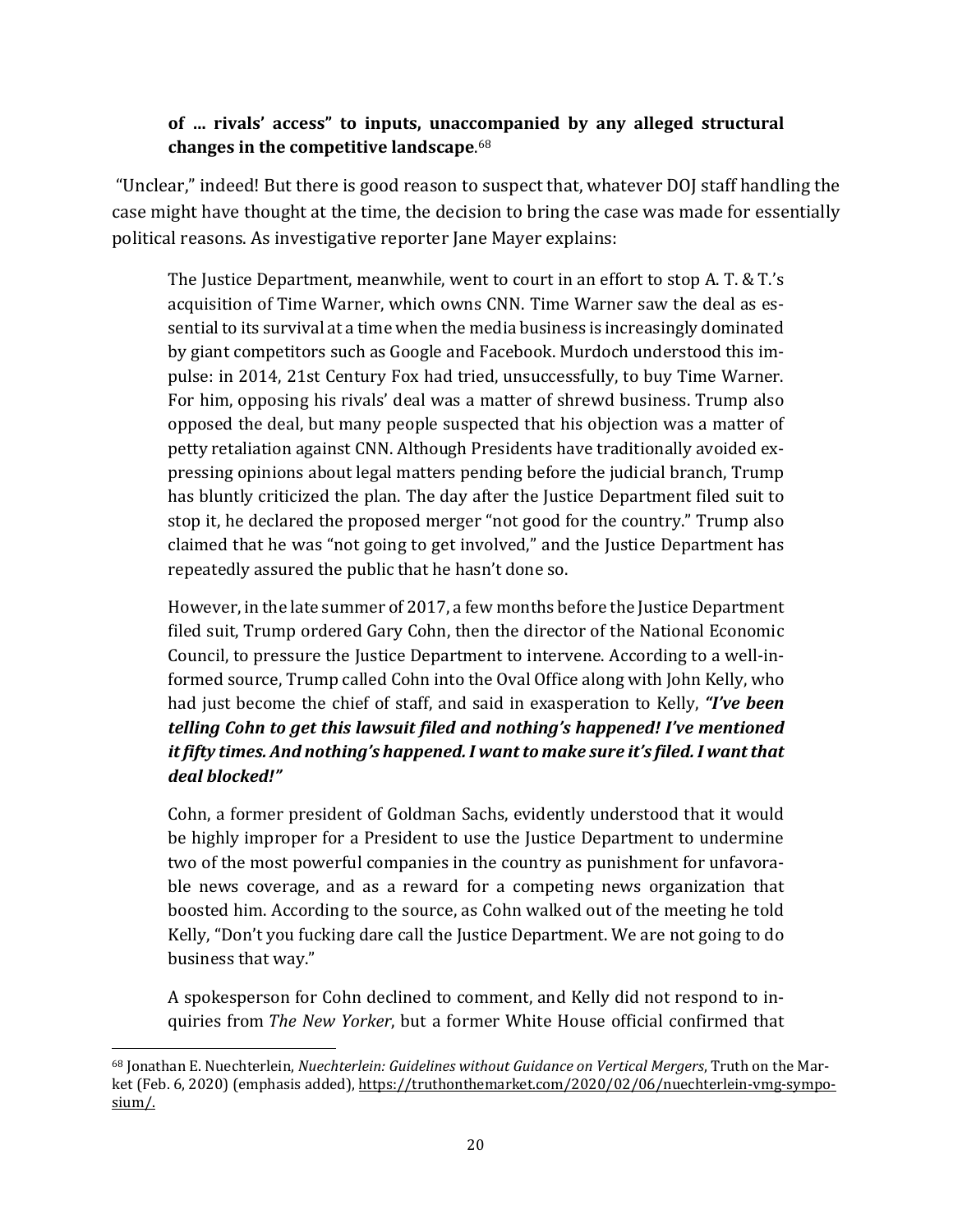<span id="page-21-4"></span>Trump often "vented" in "frustration" about wanting to block the A. T. & T.-Time Warner merger. "The President does not understand the nuances of antitrust law or policy," the former official says. "But he wanted to bring down the hammer." (Last month, a federal court ruled against the Justice Department.)<sup>[69](#page-21-1)</sup>

As with Nixon, it may take years for reporters and historians to develop a full accounting of what really happened in the AT&T/Time Warner case. For now, there is ample evidence to believe that it was *not* a coincidence that the DOJ brought the very case the President demanded for the ugliest of political motives, or that a case that broke with four decades of practice by both the DOJ and the FTC was ultimately tossed out in a complete loss for the government. But on some level, whether Cohn and Kelly succeeded in preventing Trump from actually transmitting his commands to the DOJ—and whatever else might or might not have happened behind closed doors—is beside the point: the *appearance* of influence has now caused all companies in America, particularly those contemplating a vertical merger, to wonder if the same sort of thing might happen to them. Most at risk are those companies that have drawn the ire of the President or his fellow Republicans.

### **B. Extortion through Transaction Review at the FCC**

<span id="page-21-0"></span>The way the Federal Communications Commission has handled merger review illustrates how the any merger transaction process can be weaponized to coerce companies into making concessions, often completely unrelated to the harms alleged to flow from the merger and that the Commission could not directly require through regulation (in some cases, because doing so would be unconstitutional).

While examples of the FCC's abuse of its authority are too numerous to cite, one particularly clear example is the FCC's 2006 approval of the AT&T-BellSouth merger conditioned upon the companies' "voluntary" compliance with the FCC's 2005 Open Internet Policy Statement. [70](#page-21-2) It would be troubling enough that the FCC used merger review to coerce one of the largest players in the industry to accepting as binding regulation something that the FCC issued as purely a hortatory policy statement. This itself is a short-circuiting of the most basic safeguards of administrative law. The example becomes even more troubling considering that, when the FCC attempted to treat the Policy Statement as the basis for an enforcement action, the D.C. Circuit ruled that, if accepted, this argument would "virtually free the Commission from its congressional tether."[71](#page-21-3) And yet, even after this decision, AT&T remained

<span id="page-21-1"></span><sup>69</sup> Jane Mayer, *The Making of the Fox News White House*, The New Yorker (Mar. 4, 2019) (emphasis added), https://www.newyorker.com/magazine/2019/03/11/the-making-of-the-fox-news-white-house.

<span id="page-21-2"></span><sup>70</sup> Memorandum Opinion and Order, WC Docket No. 06-74 (rel. Mar. 26, 2007), [https://apps.fcc.gov/edocs\\_public/attachmatch/FCC-06-189A1.pdf.](https://apps.fcc.gov/edocs_public/attachmatch/FCC-06-189A1.pdf) 

<span id="page-21-3"></span><sup>71</sup> *Comcast Corp. v. FCC*, 600 F.3d 642, 655 (2010).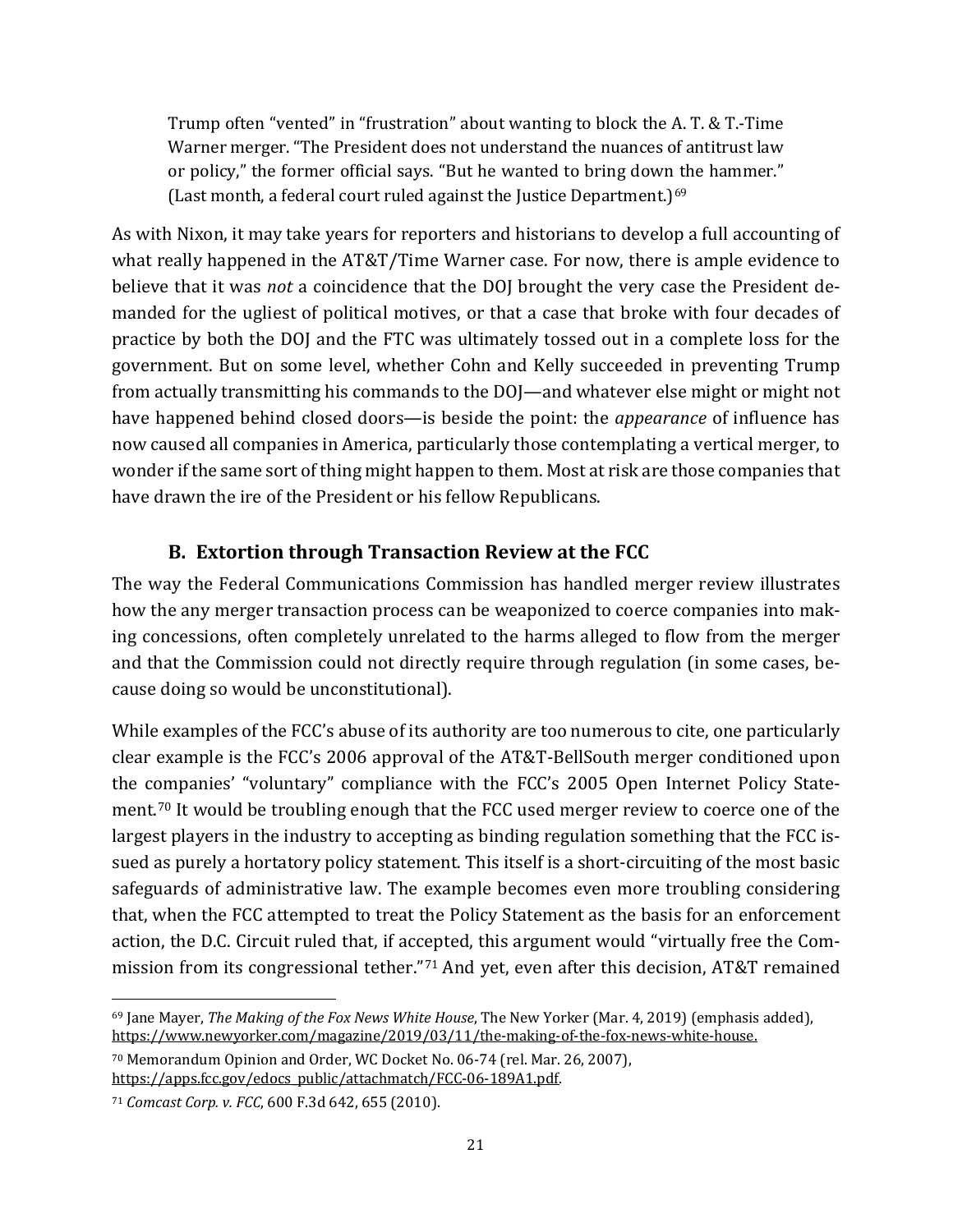bound by its "voluntary" commitment to treat the Policy Statement as, effectively, binding regulation.

Indeed, the FCC has imposed conditions that may not even be constitutional, had they been imposed as direct requirements, most refusing to approve the merger of the Sirius XM satellite radio companies until they "volunteered" to offer race-based set-asides of channel capac-ity<sup>72</sup>—something demanded by the Congressional Black Caucus.<sup>[73](#page-22-1)</sup> The fact that the FCC later amended this merger condition in no way resolves the problem, that this kind of thing could happen again, and, if anything further illustrates the political nature of the FCC's transaction review process.[74](#page-22-2)

Of course, there are significant differences between the FCC's transaction review authority and process and the antitrust laws. Most critically, parties to a transaction that involves the transfer of FCC licenses or authorization bear the burden of proof. Technically, the recipient of any new license or authorization bears the same burden they would be upon applying for a *new* license: they must convince the FCC that the transaction would be "in the public interest."[75](#page-22-3) In practice, this means the FCC holds all the cards: the agency does not even need to litigate to extort parties to a transaction to make significant "voluntary" concessions. In theory, a shot-clock limits the time the FCC can drag out its review, but in practice, the Commission can extend the clock indefinitely—and the ability to do so often brings companies to their knees. For example, in the FCC's review of the Sirius-XM merger, the FCC dragged out the process for a staggering  $412 \text{ days}^{76}$  $412 \text{ days}^{76}$  $412 \text{ days}^{76}$ —which was all it took to get the companies to cave to political pressure for race-based set-asides of their channel capacity.

<span id="page-22-0"></span><sup>72</sup> Jeffrey H. Birnbaum, Radio Merger Under Fire From Black Lawmakers, *The Washington Post* (June 17, 2008)[, https://www.washingtonpost.com/wp-dyn/content/article/2008/06/16/AR2008061602470.html.](https://www.washingtonpost.com/wp-dyn/content/article/2008/06/16/AR2008061602470.html)

<span id="page-22-1"></span><sup>73</sup> *See, e.g.*, Sirius-XM Merger, Memorandum Opinion and Order and Report and Order, MB Docket No. 07-57 (rel. Aug. 5, 2008), [https://apps.fcc.gov/edocs\\_public/attachmatch/FCC-08-178A1.pdf.](https://apps.fcc.gov/edocs_public/attachmatch/FCC-08-178A1.pdf)

<span id="page-22-2"></span><sup>74</sup> *See* SiriusXM Merger, Memorandum Opinion and Order, MB Docket No. 07-57 (rel. Oct. 19, 2010), [https://apps.fcc.gov/edocs\\_public/attachmatch/FCC-10-184A1.pdf.](https://apps.fcc.gov/edocs_public/attachmatch/FCC-10-184A1.pdf)

<span id="page-22-3"></span><sup>75</sup> 47 U.S.C. §  310(d) ("No construction permit or station license, or any rights thereunder, shall be transferred, assigned, or disposed of in any manner, voluntarily or involuntarily, directly or indirectly, or by transfer of control of any corporation holding such permit or license, to any person except upon application to the Commission and upon finding by the Commission that the public interest, convenience, and necessity will be served thereby. Any such application shall be disposed of as if the proposed transferee or assignee were making application under section 308 of this title for the permit or license in question; but in acting thereon the Commission may not consider whether the public interest, convenience, and necessity might be served by the transfer, assignment, or disposal of the permit or license to a person other than the proposed transferee or assignee.")

<span id="page-22-4"></span><sup>76</sup> FCC Orders & Public Notices, XM And Sirius, MB Docket 07-57, [https://www.fcc.gov/proceedings-ac](https://www.fcc.gov/proceedings-actions/mergers-transactions/xm-and-sirius)[tions/mergers-transactions/xm-and-sirius.](https://www.fcc.gov/proceedings-actions/mergers-transactions/xm-and-sirius)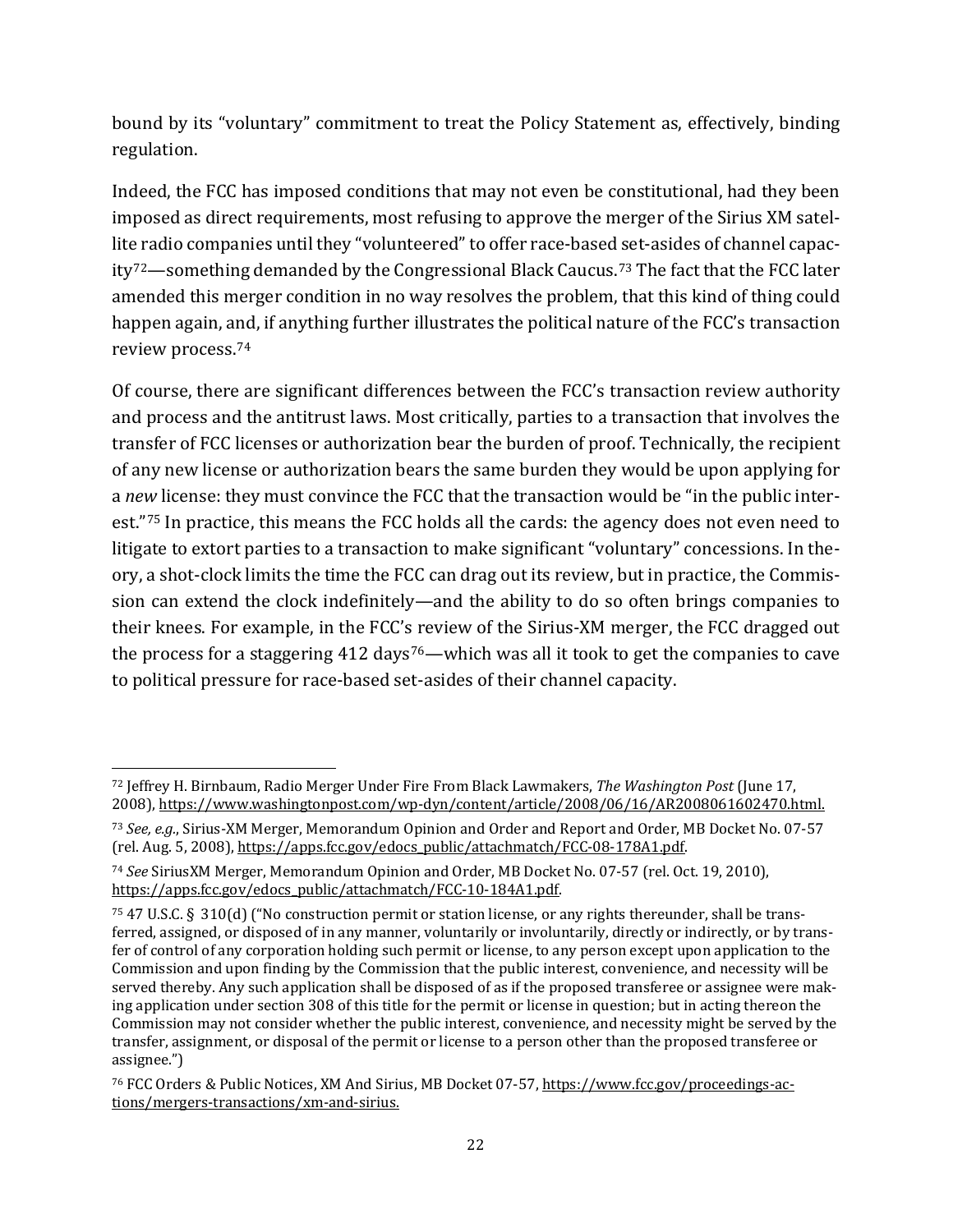But even this apparently vital difference between the FCC's review process and antitrust merger review process may not be as large as it appears on paper. If parties to a transaction feel enough pressure to conclude their deal, especially if the law is sufficiently vague, and if the government can drag out the process of merger review and litigation long enough, the same dynamic may result under antitrust review, even though the burden of proof remains with the government. The chief difference would remain: the FCC would essentially never have to sue to hold a company hostage, because the deal could not be consummated until the Commission granted approval. By contrast, the DOJ or FTC could only drag out the review process so long and would eventually have to sue to block the deal. But if the antitrust agencies can drag out the process long enough, both the filing of the suit and the litigation process, the result may be precisely the same: using the threat of litigation to coerce companies and extract concessions from them. There is good reason to fear that the government's decision to sue may, itself, be fatal to a transaction. For example, all the government had to do to cause AT&T to abandon its acquisition of T-Mobile in 2011 was to file suit to block the deal.<sup>[77](#page-23-1)</sup>

#### <span id="page-23-0"></span>**C. How Antitrust Law Can Be Weaponized to Control Media and Punish Critical Speech**

The industries are concerned with are not hospitals, baby food producers, or widget makers—but forms of *media*, which the First Amendment is supposed to shield from government meddling. Of course, media companies are not immune from antitrust enforcement, but such suits—regardless of the degree of market power allegedly held by a company—must be grounded in economic harms to competition, not the exercise of editorial discretion. As Prof. Eugene Volokh explains:

[I]t is constitutionally permissible to stop a newspaper from "forcing advertisers to boycott a competing" media outlet, when the newspaper refuses advertisements from advertisers who deal with the competitor. *Lorain Journal Co. v. United States*, 342 U.S. 143, 152, 155 (1951). But the newspaper in *Lorain Journal Co.* was not excluding advertisements because of their content, in the exercise of some editorial judgment that its own editorial content was better than the proposed advertisements. Rather, it was excluding advertisements solely because the advertisers—whatever the content of their ads—were also advertising on a competing

<span id="page-23-1"></span><sup>77</sup> Tom Schoenberg, Sara Forden & Jeff Bliss, *T-Mobile Antitrust Challenge Gives AT&T Little Recourse*, Bloomberg (Sept. 1, 2011)[, https://www.bloomberg.com/news/articles/2011-08-31/u-s-files-antitrust-complaint](https://www.bloomberg.com/news/articles/2011-08-31/u-s-files-antitrust-complaint-to-block-proposed-at-t-t-mobile-merger)[to-block-proposed-at-t-t-mobile-merger.](https://www.bloomberg.com/news/articles/2011-08-31/u-s-files-antitrust-complaint-to-block-proposed-at-t-t-mobile-merger)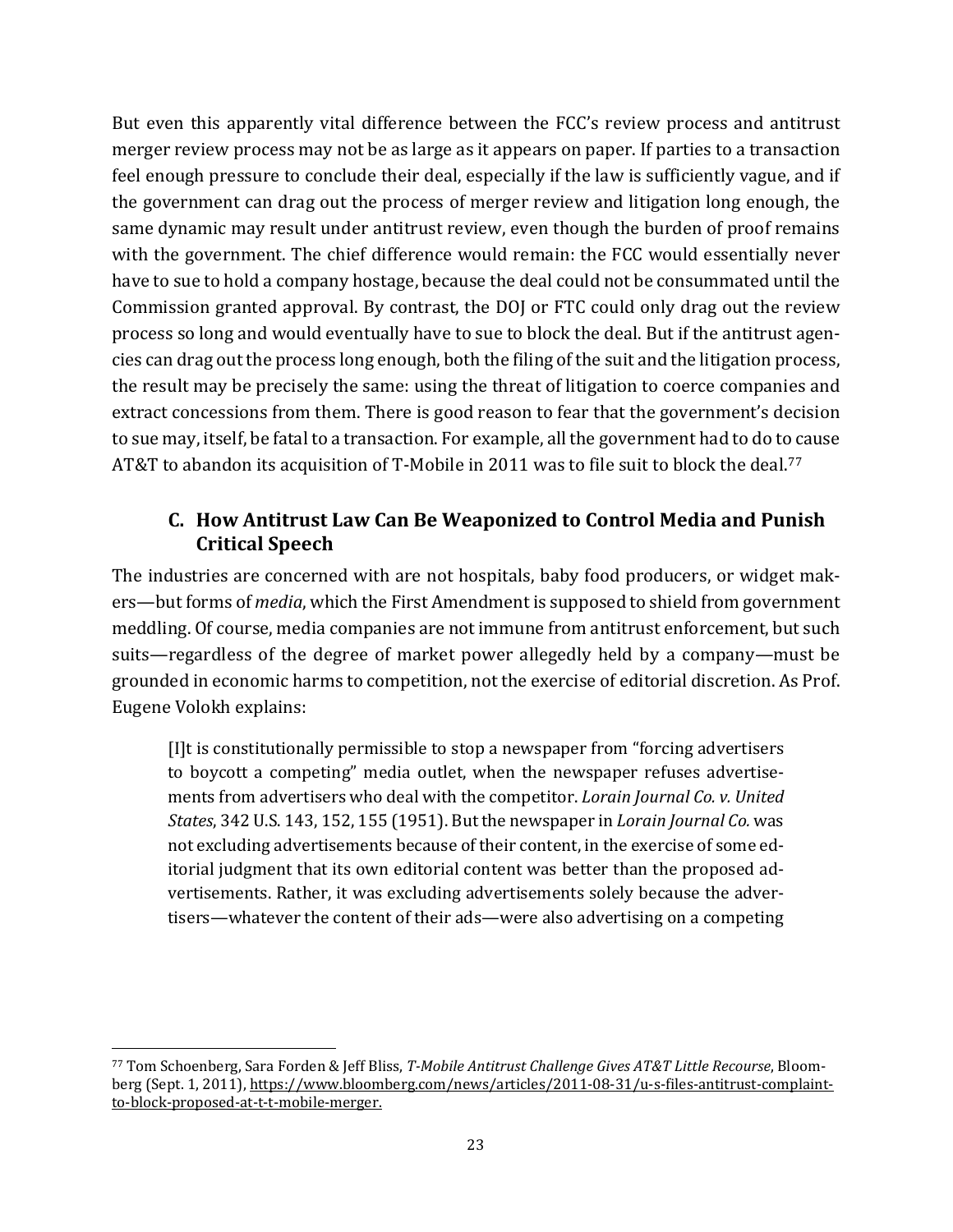radio station. The *Lorain Journal Co.* rule thus does not authorize restrictions on a speaker's editorial judgment about what content is more valuable to its readers.<sup>[78](#page-24-0)</sup>

Such is the theory of the First Amendment. In practice, government has used antitrust law to retaliate against media for the content of their coverage. In the far simpler media landscape of 1972, *The Washington Post* was vulnerable to political retaliation by the White House even though the First Amendment has always protected newspapers from government licensure because *The Post* also owned broadcast stations, which were licensed by the government. When it came time for those licenses to be renewed, Nixon attempted to wield power through his pliant FCC Chairman.

Today, such cross-media integration is more common, more important and more complicated. A few examples illustrate just how difficult it is to distinguish "new" from "old" media or to pigeon-hold companies into narrow product markets:

- Most obviously, *The Post* is now owned by Jeff Bezos, who also owns Amazon, a company that began by selling books online then expanded into selling pretty much any consumer good, bought one of America's leading grocery stores along the way, built a network of servers relied upon by many businesses in America, launched a streaming service that's free to anyone who pays for a subscription mainly marketed as a way to get free two-day shipping, and started a studio to produce film and television shows—just to name a few highlights.
- The AT&T case involved America's second largest wireless carrier, which also owns America's largest satellite television distributor, and which serves millions of Americans with broadband, buying one of the largest conglomerates of traditional video programming, including CNN, one of America's most influential media channels.
- Comcast, America's largest broadband network, also owns NBC Universal, including traditional NBC broadcast stations and the content produced by stations affiliated with NBC, as well as MSNBC, and a host of other media properties.
- Facebook has become the place many Americans get their news and share their thoughts about current events, and the sites' decisions about how to moderate objectionable content, police coordinated inauthentic activity intended to game the site's algorithms, and deal with misinformation have become hotly contested.
- Google plays similar roles through different user experiences—not only the search engine the company started with but also a news aggregation tool and, of course, the Internet's leading platform by which anyone can distribute video for free.

<span id="page-24-0"></span><sup>78</sup> *See* Eugene Volokh and Donald Falk, First Amendment Protection for Search Engine Search Results at 22 (April 20, 2012). UCLA School of Law Research Paper No. 12-22, https://ssrn.com/abstract=2055364.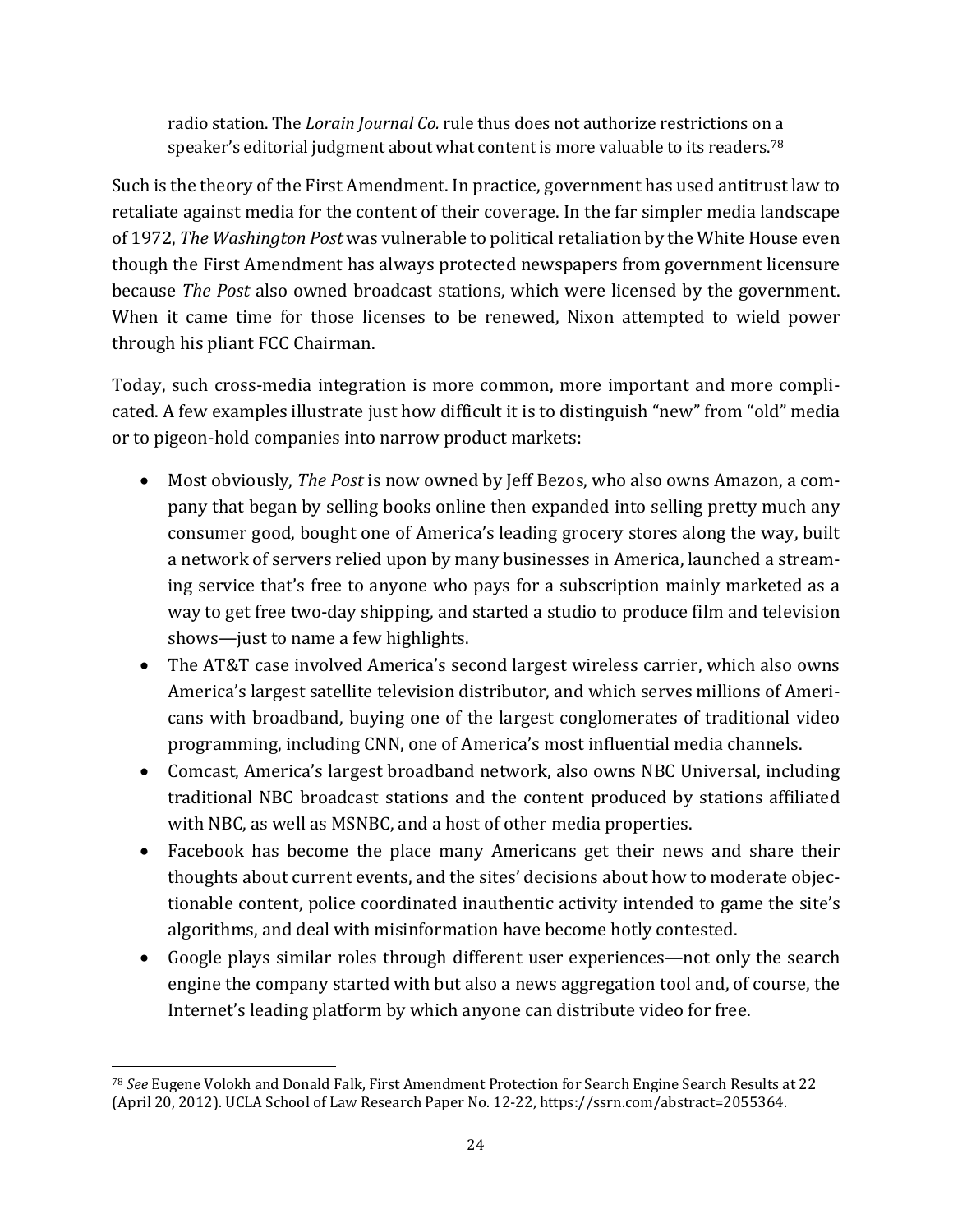These complicated services were largely formed through the kind of vertical transactions that would be subject to review under the draft guidelines—and each will, doubtless, continue to evolve through vertical transactions. The list barely begins to mention the many smaller companies that each of these larger companies acquired along the way. This is simply how large companies attempt to avoid the "Innovators Dilemma," to stay relevant as technological change disrupts paradigms of how people use technology and how business is done.

Even the most strident critic of such transactions, and of today's increasingly complicated media landscape, must recognize that the sprawling interconnectedness of these companies, makes them vulnerable to extortion through regulatory pressure—and that their need for continued vertical combinations creates a vulnerability that can be exploited both by their rivals and by politicians, and especially by the two acting in concert.

It is impossible to say exactly how that pressure might be exerted, but it suffices for now to note that all of the companies mentioned above have come under direct public attack by President Trump for the same thing: perceived liberal bias against him. We believe there is real reason to worry that Trump's reported explosion at Gary Cohn and John Kelly about the AT&T/Time Warner deal—*"I've been telling Cohn to get this lawsuit filed and nothing's happened! I've mentioned it fifty times. And nothing's happened. I want to make sure it's filed. I want that deal blocked!"*[79](#page-25-0)—may be the tip of a much larger iceberg.

But even if you doubt this to be true, even if you, dear reader—perhaps an employee of the Antitrust Division—truly believe that *you* would never be party to such an abuse of the antitrust laws, Trump's hysterical, incessant ranting about his all-too-public "Enemies' List" has made it impossible to tell why administration makes the decisions it makes. At this point, that is no less true of the Antitrust Division than it is of any other part of DOJ: all are subject to direct orders from the President via the Attorney General.

Every antitrust suit brought by this administration against companies that have raised the ire of the President or his allies will be tainted by a cloud of suspicion. Given this, it is vital that antitrust decisions be as well-grounded as possible in legal precedents and evidencebased analysis of the facts of the case. Everything the DOJ does now to increase the discretion it can claim in the future will contribute to this problem, leaving the agency's decision-making more and more subject to question.

<span id="page-25-0"></span><sup>79</sup> *See supra* note [69.](#page-21-4)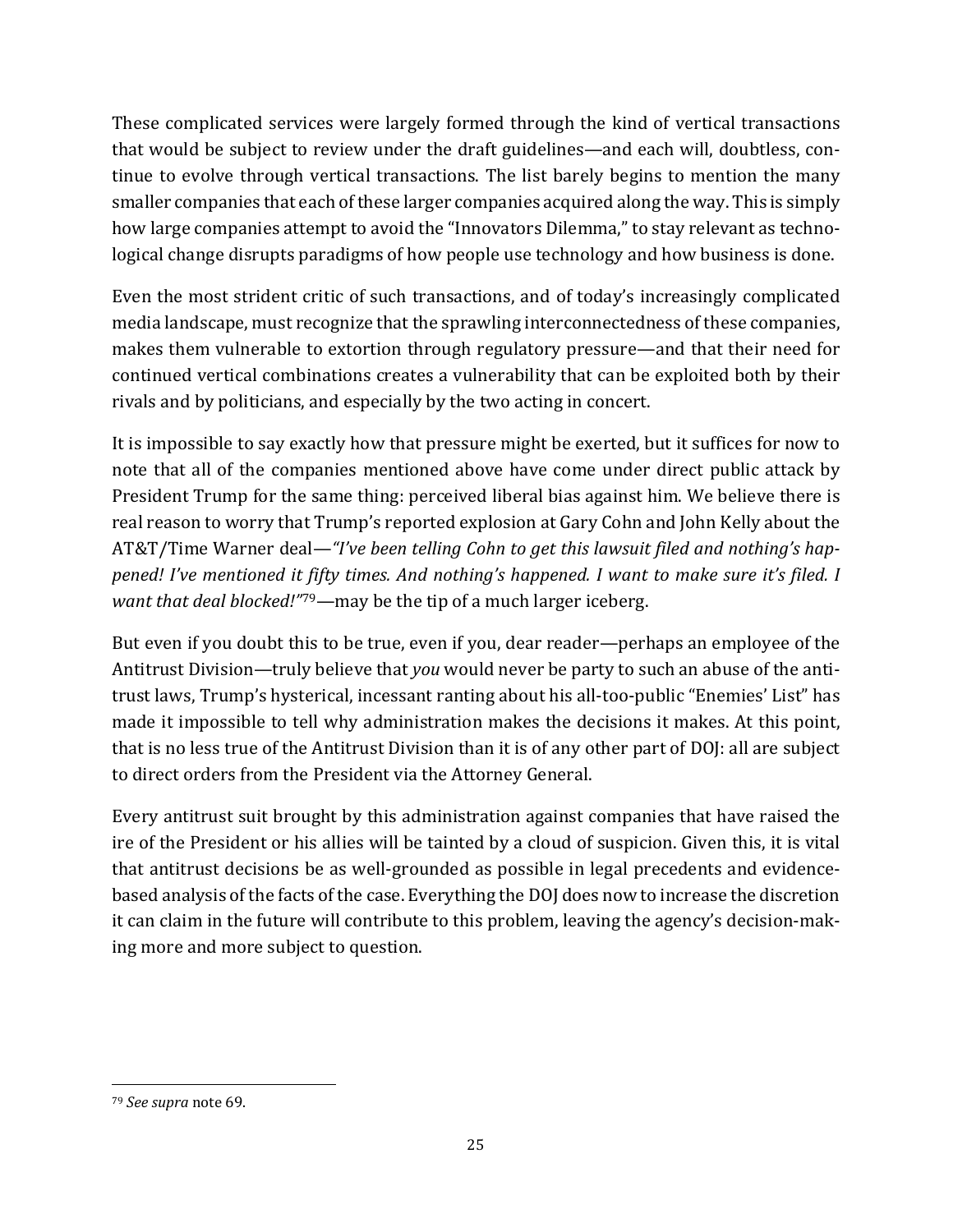The Vertical Merger Guidelines offer the antitrust agencies an opportunity to remove at least some of this cloud of suspicion—by focusing the guidelines on well-developed law, and by avoiding vague phraseology that increases the discretion the agencies can claim in the future.

## <span id="page-26-0"></span>**IV. Theories of Antitrust Harm that Are Not Sufficiently Well-Developed to Merit Inclusion in the Guidelines.**

In their dissents from issuing the draft guidelines, FTC Commissioners Chopra and Slaughter raise three possible theories of antitrust harms that they want to see addressed in the guidelines. All three are conjectural. Perhaps the government may muster the evidence and economic models needed to win such a case in the future. But that possibility does not require that these be mentioned in the Guidelines now.

## **A. Big-Data-Related Mergers**

The idea that increased data holding should be grounds for blocking (or conditioning) a merger is not new. In 2007, then-FTC Commissioner Pamela Jones Harbour dissented from the Commission's decision to approve Google's acquisition of a leading ad network:

In many ways, the acquisition of DoubleClick by Google is a case of first impression for the Commission. The transaction will combine not only the two firms' products and services, but also their vast troves of data about consumer behavior on the Internet. Thus, the transaction reflects an interplay between traditional competition and consumer protection issues. The Commission is uniquely situated to evaluate the implications of this kind of data merger, from a competition as well as a consumer protection perspective. The Commission should maximize its opportunity to do so, especially where the merged firm will be capable of dominating the "Database of Intentions."[80](#page-26-1)

In his dissent from the issuance of the draft guidelines, Commissioner Chopra channels the concerns expressed by former Commissioner Harbour in 2007:

Today, many mergers are motivated by a thirst for data. <sup>8</sup> But deals animated by the acquisition and combination of different data streams are often difficult to characterize within the traditional boundaries of "horizontal" or "vertical" integration.

<span id="page-26-1"></span><sup>80</sup> Dissenting Statement of Commissioner Pamela Jones Harbour, In the matter of Google/DoubleClick, F.T.C. File No. 071-0170 (Dec. 20, 2007), [https://www.ftc.gov/sites/default/files/documents/public\\_state](https://www.ftc.gov/sites/default/files/documents/public_statements/statement-matter-google/doubleclick/071220harbour_0.pdf)[ments/statement-matter-google/doubleclick/071220harbour\\_0.pdf.](https://www.ftc.gov/sites/default/files/documents/public_statements/statement-matter-google/doubleclick/071220harbour_0.pdf)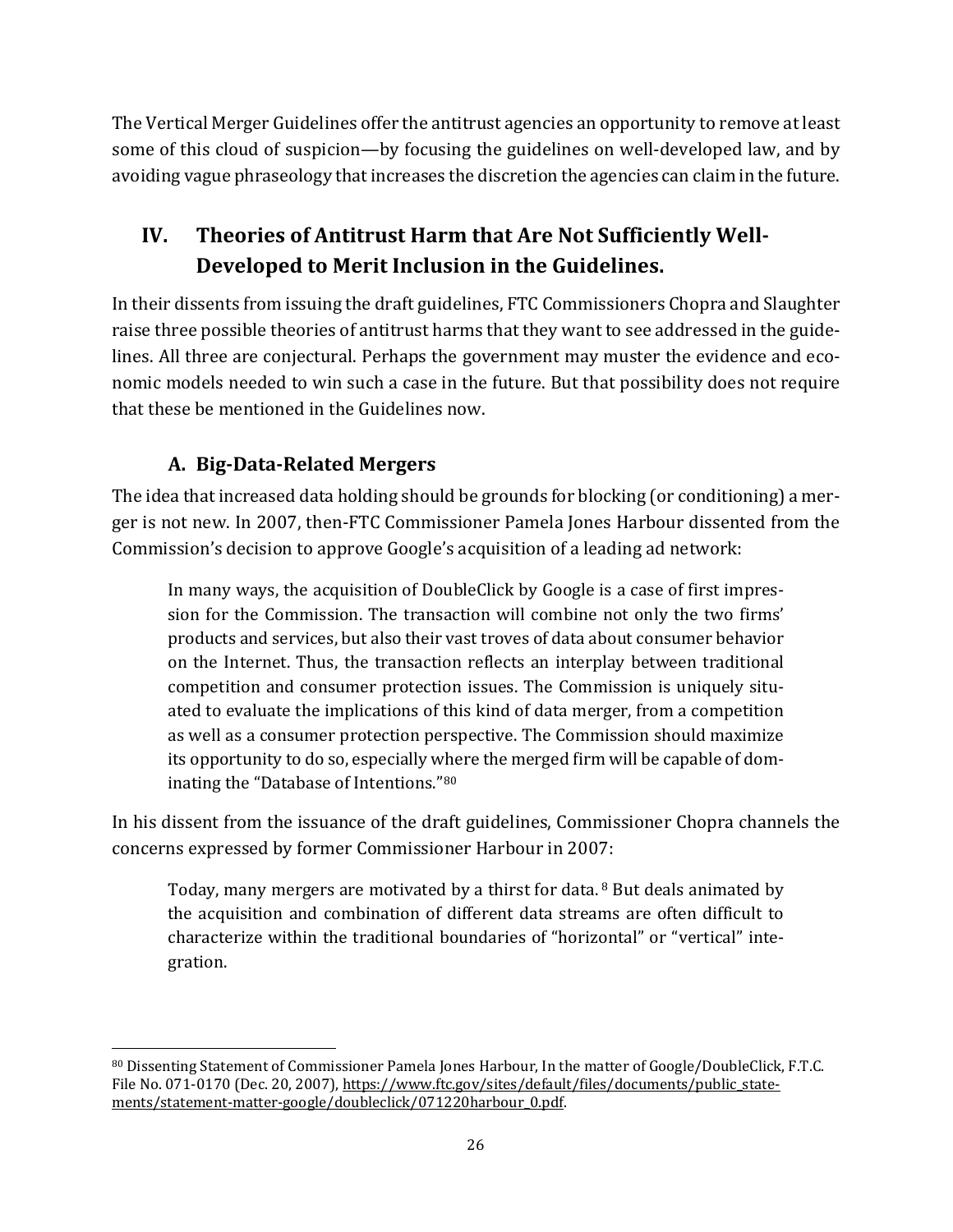<sup>8</sup> In terms of non-horizontal transactions, more mergers are motivated by a firm's desire to expand its data estate. According to the OECD, 'big data related' mergers and acquisitions rose from 55 in 2008 to 134 in 2012. This desire for analytic capabilities and new data, particularly when used to feed and train artificial intelligence, can impact the competitive landscape in ways that limit new entry. This is not limited to internet platforms or consumer-facing businesses. [81](#page-27-0)

Chopra goes on to claim that:

The merging parties' *non-replicable assets*, including control of essential intellectual property, infrastructure, and even data, may provide dominance, especially if they offer unique advantages or key leverage over competitors and new entrants. [82](#page-27-1)

Chopra vastly overstates how the consolidation of data might pose a cognizable antitrust concern. As the Council of Economic Advisors reports notes:

Data can also be a barrier to entry in the digital economy. Because dominant platforms have more users, they often have access to much more data than new entrants, and this can give them an insurmountable advantage (Rubinfeld and Gal 2017). For example, dominant platforms may be better able to target advertising at their users and so earn more revenues from advertising. However, a lack of access to data does not always deter entry. Lambrecht and Tucker (2015) observe that Airbnb, Uber, and Tinder entered markets where established firms (e.g., Expedia) had better data. They were able to succeed because of their innovative products. Lambrecht and Tucker (2015) also observe that data are nonrivalrous, in the sense that data can be shared and consumed by many users, in contrast to rivalrous goods such as food, which are consumed only once. Because of this, entrants can sometimes buy data as a substitute for collecting them internally from their users. However, this is not always the case, and the role of data as a barrier to entry depends on the facts and context of each market.<sup>83</sup>

Ultimately, data is a raw material not an output. *Some* data might be a uniquely valuable input, but in the case of many, if not most, digital services, there may be multiple sources of data on which to build a product. Chopra is not necessarily wrong. It is certainly conceivable that the FTC and DOJ could well bring and win antitrust cases based on the consolidation of data—just as they could for any input. But our understanding of this potential application of

<span id="page-27-0"></span><sup>81</sup> *Chopra Statement, supra* note [31](#page-8-3) at 5 (citing European Data Protection Supervisor, Report of Workshop on Privacy, Consumers, Competition and Big Data, at 1-2 (June 2014)), [https://edps.eu](https://edps.europa.eu/sites/edp/files/publication/14-07-11_edps_report_workshop_big_data_en.pdf)[ropa.eu/sites/edp/files/publication/14-07-11\\_edps\\_report\\_workshop\\_big\\_data\\_en.pdf\)](https://edps.europa.eu/sites/edp/files/publication/14-07-11_edps_report_workshop_big_data_en.pdf).

<span id="page-27-1"></span><sup>82</sup> *Id*. at 5-6.

<span id="page-27-2"></span><sup>83</sup> *2020 Economic Report of the President, supra* note [30](#page-8-4) at 219.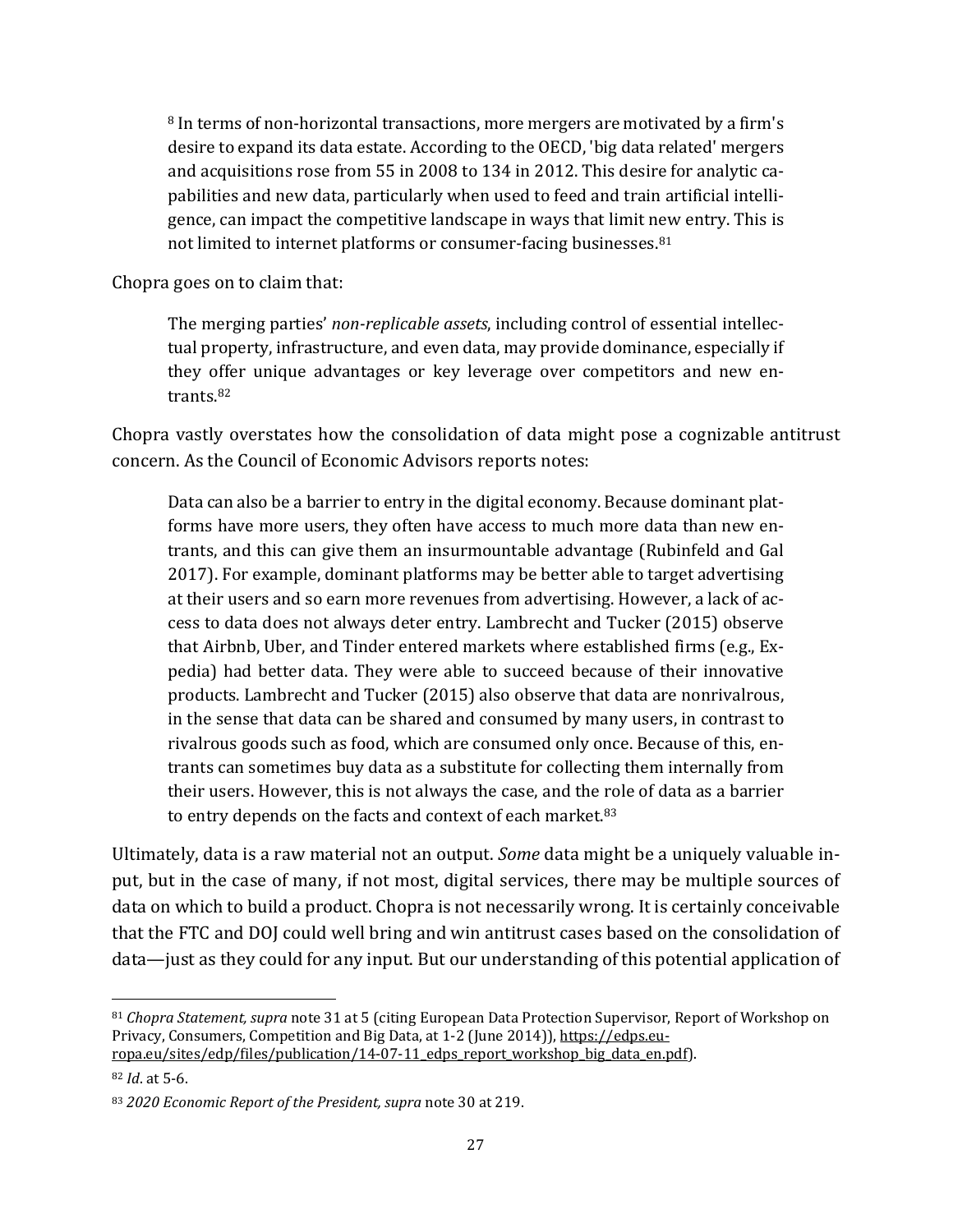antitrust law remains little better developed than it was in 2007: while academics have certainly written about the topic, there does not exist the kind of case law that would justify including something about this topic in the Vertical Merger Guidelines.

### **B. Increased Incentive to use "Government-Granted Benefits"**

Cmr. Chopra proposes to add an additional level of analysis to merger review:

[E]nforcers need to be realistic about predicting the likely ways that the merger will incentivize or allow firms to distort competition by extending or enhancing their existing dominance. Understanding the deal rationale is key here, as it is likely to be linked to new ways to leverage market power. This requires a careful inquiry into all the incentives and opportunities that can lead to harm. … Will the merged firm have an incentive to gain an upper hand using government-granted benefits such as intellectual property rights or legal immunity?<sup>[84](#page-28-0)</sup>

We share his concern about crony capitalism, *i.e.*, the potential for powerful firms to manipulate the government to their own advantage. But we do not see how the theoretical possibility that a merged company might gain a greater ability to "gain an upper hand using government-granted benefits" would mean in practice. It is particularly unclear what Chopra is referring to with his mention of "legal immunity."

## **C. "Regulatory Evasion"**

Commissioner Slaughter is "particularly concerned that the Guidelines … fail to mention reg-ulatory evasion as a theory of harm."<sup>[85](#page-28-1)</sup> Her use of the term "regulatory evasion" may confuse many readers. As her footnote makes clear, the kind of regulation this refers to is *rate* regulation, not regulation generally:

In 2008, the FTC brought a vertical merger action based on this theory—that a firm can evade rate regulations by acquiring an upstream input and raising the cost of that input, which can lead to a regulator to authorize a higher downstream regulated rate based on that higher input cost. [86](#page-28-2)

There is no recognized theory by which a merged firm's increased ability to "evade regulation" generally should constitute grounds for blocking or conditioning that merger—and for

<span id="page-28-0"></span><sup>84</sup> *Chopra Statement, supra* not[e 31](#page-8-3)[30](#page-8-4) at 6.

<span id="page-28-1"></span><sup>85</sup> Statement of Commissioner Rebecca Kelly Slaughter at 4, FTC-DOJ Draft Vertical Merger Guidelines, Commission File No. P810034, 5, (Jan. 10, 2020), [https://www.ftc.gov/system/files/documents/public\\_state](https://www.ftc.gov/system/files/documents/public_statements/1561721/p810034slaughtervmgabstain.pdf)[ments/1561721/p810034slaughtervmgabstain.pdf.](https://www.ftc.gov/system/files/documents/public_statements/1561721/p810034slaughtervmgabstain.pdf) 

<span id="page-28-2"></span><sup>86</sup> *Id*. note 12 (citing Press Release, Fed. Trade Comm'n, FTC Challenges Vertical Agreement Between Fresenius and Daiichi Sankyo (Sept. 15, 2008)).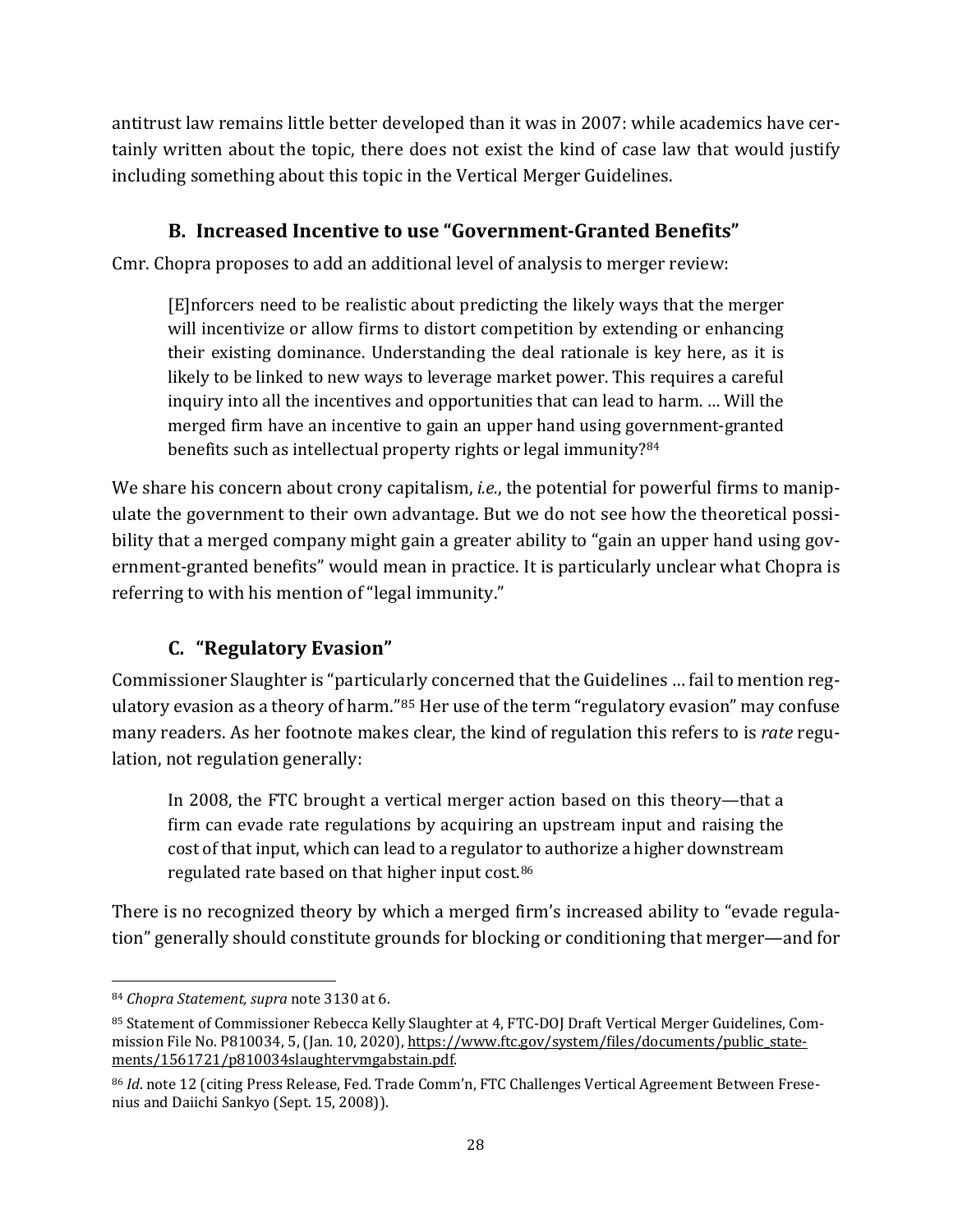good reason. Such a theory would introduce far too much uncertainty into the antitrust laws and give far too much discretion to regulators.

## **V. Conclusion & Specific Recommendations**

In 2018, Josh Wright's Global Antitrust Institute provided the clearest statement of what the vertical merger guidelines should do: "[t]he lack of consensus on specific applications when it comes to vertical economic relationships suggests that successful guidelines should be limited to articulating high-level concepts and an overarching framework."[87](#page-29-0) We agree—and add that that overarching framework should:

- 1. Recognize that increased scrutiny of vertical transactions may, ironically, retard investment in the startups and earlier-stages companies essential to the dynamism of the tech sector. By reducing the potential for disruptive entry into the market, increased scrutiny of vertical transactions could have the ironic result of *entrenching* the dominance of largest, best established incumbents and protecting them from competition.
- 2. Recognize the potential for abuse of antitrust laws by competitors and political actors, especially the President, and that the ability to delay—and, in fast-paced industry sectors, effectively block—mergers can create the opportunity to extort companies to make "voluntary" concessions that are not tailored to transaction-specific harms, and that might even be unconstitutional if mandated directly.

It would be impossible to fully resolve our concerns about the weaponization of antitrust law purely by wordsmithing Vertical Merger Guidelines. We ask only the guidelines not make the problem *worse*—by making the law more unclear or increasing the discretion of the antitrust agencies to apply the law. Unnecessarily broad wording or mentions of additional lines of potential inquiry beyond what the case law recognizes could well provide a pretext, a rhetorical excuse, for politically motivated enforcement actions.

In addition to the changes we propose above to the draft guidelines, we believe three further measures would help to restore confidence that the antitrust laws will be enforced neutrally—and, indeed, actually reduce the potential for the antitrust laws to be used as a tool by which the government may attempt to meddle with free speech.

First, all contacts between the White House and Department of Justice pertaining to specific cases or investigations that the DOJ might undertake should be logged and regularly disclosed to Congress—as proposed by the Security from Political Interference in Justice Act of

<span id="page-29-0"></span><sup>87</sup> *GAI Comments supra* not[e 12](#page-4-2) at 11.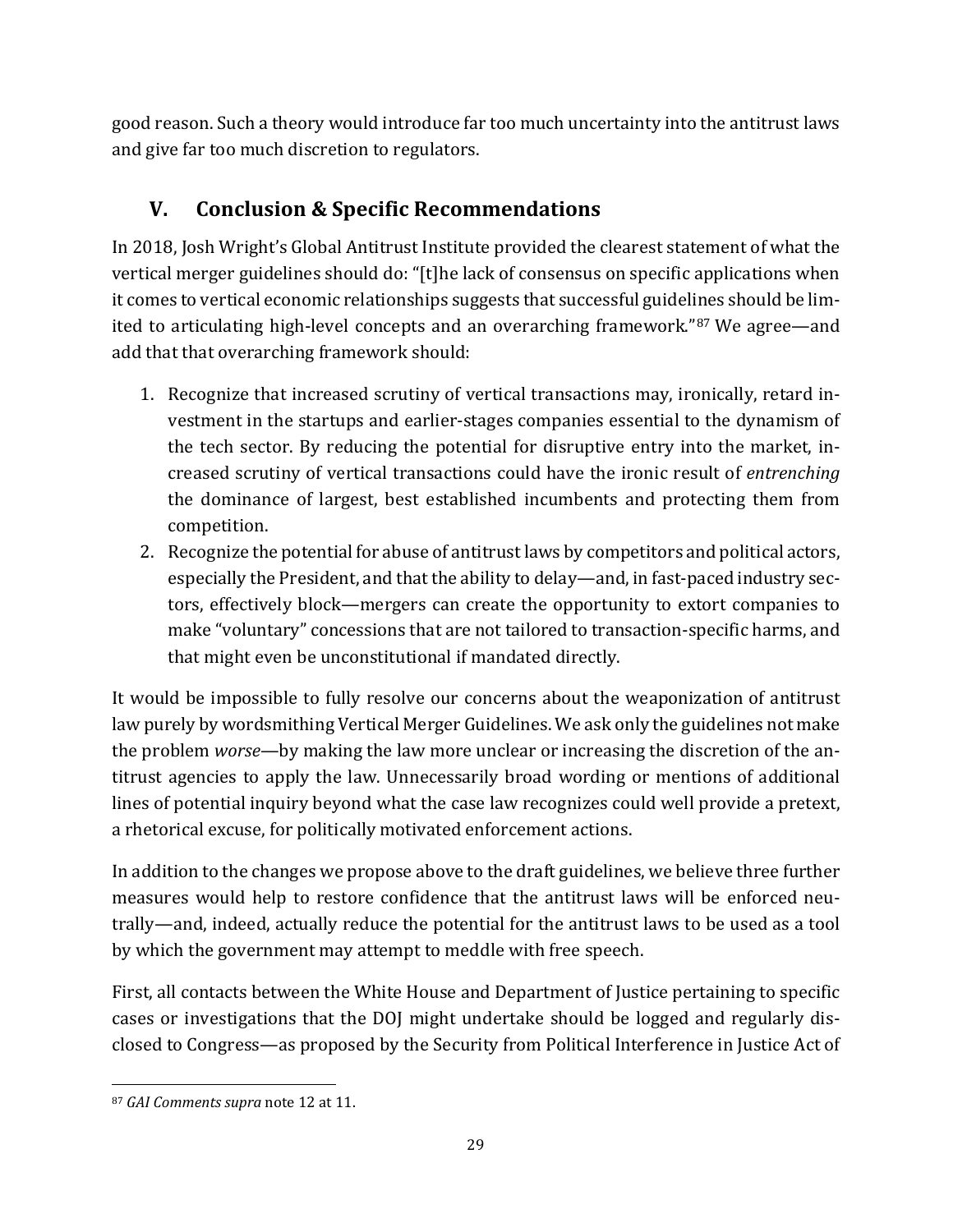2019 (S.1915), legislation introduced by Sen. Sheldon Whitehouse (D-RI).[88](#page-30-0) Indeed, such a requirement should be extended to the FTC and other law enforcement agencies. No such system will be foolproof and, of course, a Nixonian White House will doubtless find ways to circumvent these requirements, but the existence of such a system will go a long way to protect DOJ (and FTC) officials and staff from the appearance of impropriety. We do not doubt the integrity of the vast majority of the staff of the agency. Indeed, the safeguards we propose will protect them from political meddling and from suspicion.

Second, our core concern remains the manipulation of speech for political purposes, be that the editorial decision-making of CNN or *The Washington Post* or whether Facebook and Google are sufficiently "fair" to one side of the political spectrum. The most effective safeguard against such Nixonian meddling would be to remove these matters from the direct control of the White House. We cannot trust this Attorney General *or any future Attorney General of either party* with the power to retaliate against American media—either traditional or new media—because the Attorney General answers directly to the President. Moreover, there is simply no need to trust the AG, or the Antitrust Division, with such powers, when Congress has already created another agency, the Federal Trade Commission, with the same legal authority to protect consumers, and which has developed essentially the same expertise in the application of that law.

Thus, we propose that the FTC, rather than the Antitrust Division, handle all antitrust cases connected to media companies. To that end, the DOJ and FTC should renegotiate their standing agreement allocating responsibility for industry sectors<sup>89</sup> such the FTC would have sole jurisdiction over media-related companies. We recognize that the Antitrust Division has developed expertise in specific media sectors and with respect to specific companies—presumably, all or mostly located within the DOJ's Media, Entertainment, and Professional Services Section (MEP). These staff should be transferred to the FTC's Bureau of Consumer Protection. In exchange, BCP staff with expertise in other areas could be transferred to the Antitrust Division.

We are not blind to the potential that the FTC may itself become politicized, despite being an independent agency, just as President Nixon's FCC Chairman did his bidding, and just as the

<span id="page-30-0"></span><sup>88</sup> Security from Political Interference in Justice Act of 2019, 116 H.R. 3380, 2019 H.R. 3380, 116 H.R. 3380, [https://www.congress.gov/bill/116th-congress/senate-bill/1915/text.](https://www.congress.gov/bill/116th-congress/senate-bill/1915/text) *See also Whitehouse, Jeffries, Blumenthal, Harris Introduce Bill to Protect Justice Department from White House Meddling*, Sheldon Whitehouse (June 20, 2019), [https://www.whitehouse.senate.gov/news/release/whitehouse-jeffries-blumenthal-harris-intro](https://www.whitehouse.senate.gov/news/release/whitehouse-jeffries-blumenthal-harris-introduce-bill-to-protect-justice-department-from-white-house-meddling)[duce-bill-to-protect-justice-department-from-white-house-meddling.](https://www.whitehouse.senate.gov/news/release/whitehouse-jeffries-blumenthal-harris-introduce-bill-to-protect-justice-department-from-white-house-meddling)

<span id="page-30-1"></span><sup>89</sup> *See* Memorandum of Agreement Between the Federal Trade Commission and the Antitrust Division of the United States Department of Justice Concerning Clearance Procedures for Investigations (March 5, 2002), [https://www.justice.gov/sites/default/files/atr/legacy/2007/07/17/10170.pdf.](https://www.justice.gov/sites/default/files/atr/legacy/2007/07/17/10170.pdf)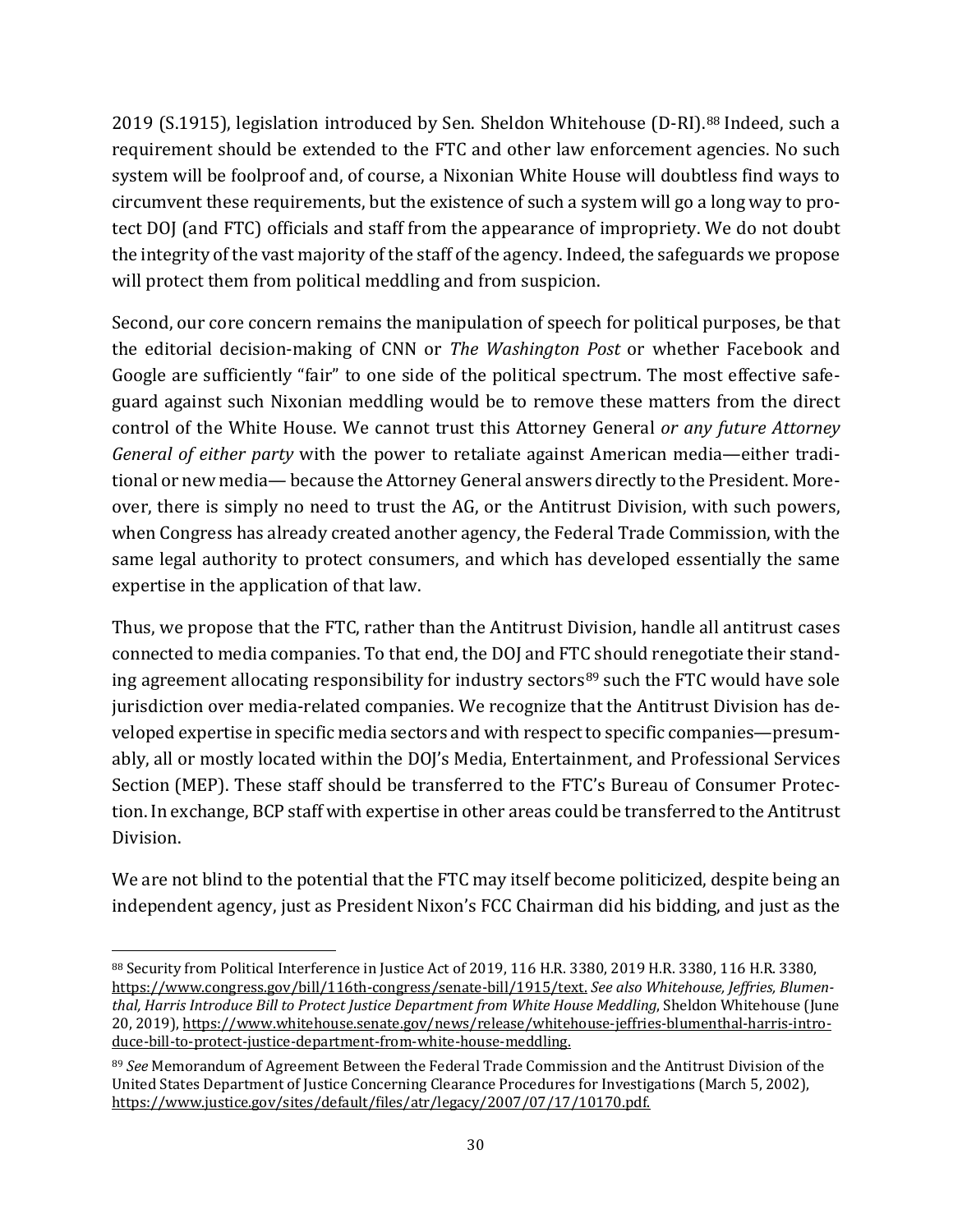FCC has, more recently, acted for political reasons. Nonetheless, we believe that the independence of the FTC, and the presence of other Commissioners to scrutinize the decisionmaking of the agency and sound the alarm about abuse make the FTC a far safer choice for enforcing the antitrust laws in the media sector. To provide further safeguards against abuse of the antitrust laws by the FTC, we would urge Congress to enact three further reforms:

- Extend the safeguards required by the Security from Political Interference in Justice Act to the FTC—to minimize the possibility for the administration to bring political pressure to bear on FTC Commissioners, officials or employees
- Pass the SMARTER Act,<sup>[90](#page-31-0)</sup> which would remove the FTC's ability to challenge mergers through its administrative process—a process in which the Commission wins 100% of the time, as former Commissioner Wright has documented<sup>[91](#page-31-1)</sup>—and ensure that, like the DOJ, the FTC must bring its cases in court.
- Increase the ability of Commissioners other than the Chairman to scrutinize the agency's decision-making, particularly by reforming the ironically named Sunshine Act.

The last of these three is more important than it may seem, as TechFreedom has explained:

Overall, the Sunshine Act contributes significantly to the problem of the Imperial Chairmanship—by which the Chairman, bureau directors, and staff, may run the agency largely according to the will of the Chairman. In general, it is difficult for Commissioners even to discuss the work of the agency. This is a particular problem for the investigation stage of the FTC's work, when the staff may not only investigate a case but also negotiate for the settlement of that case, thus presenting the non-Chairman Commissioners with a *fait accompli*—a draft complaint and proposed settlement—the very first time they have heard of the case. This denies other Commissioners the ability to voice their concern about such cases and may leave them in the awkward position of being able to negotiate merely on the margins.[92](#page-31-2)

Of course, relying on the FTC's independence only works if Congress carefully vets those it appoints as Commissioners, conducts regular oversight of the agency's activities, and asks Commissioners directly about political interference in enforcement decision-making.

<span id="page-31-0"></span><sup>90</sup> Standard Merger and Acquisition Reviews Through Equal Rules Act (S. 2847)[, https://www.con](https://www.congress.gov/bill/115th-congress/senate-bill/2847/all-info)[gress.gov/bill/115th-congress/senate-bill/2847/all-info.](https://www.congress.gov/bill/115th-congress/senate-bill/2847/all-info)

<span id="page-31-1"></span><sup>91</sup> *See supra* note [59.](#page-15-3)

<span id="page-31-2"></span> $92$  Comment of TechFreedom at 12, Fed. Trade Comm'n Hearings on Competition and Consumer Protection in the 21st Century (Aug. 20, 2018), [http://techfreedom.org/wp-content/uploads/2018/08/ftc-august-2018](http://techfreedom.org/wp-content/uploads/2018/08/ftc-august-2018-workshop-comments-topic-11.pdf) [workshop-comments-topic-11.pdf.](http://techfreedom.org/wp-content/uploads/2018/08/ftc-august-2018-workshop-comments-topic-11.pdf)